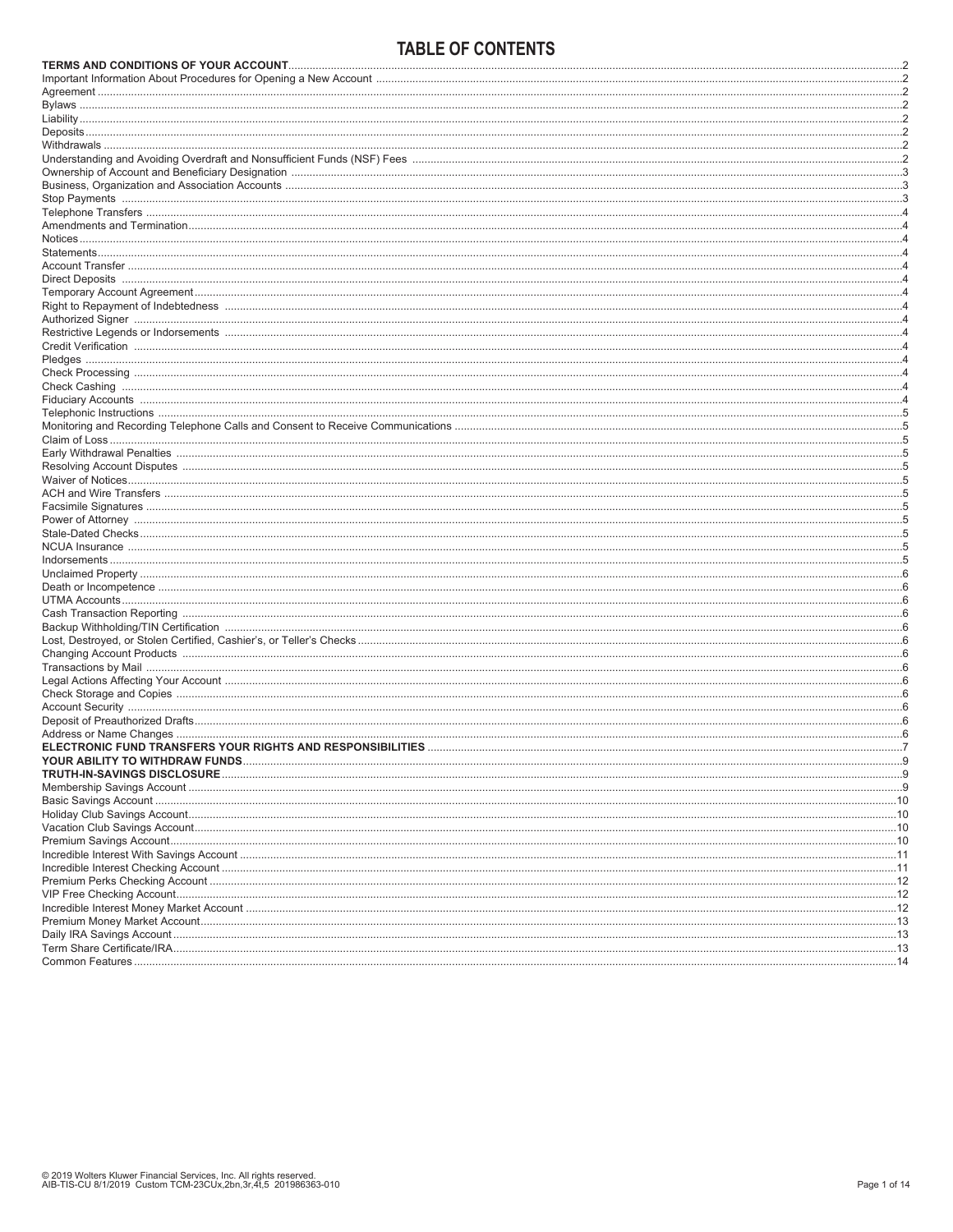# **TERMS AND CONDITIONS OF YOUR ACCOUNT**

### IMPORTANT INFORMATION ABOUT PROCEDURES FOR OPENING A NEW ACCOUNT - To help the government fight the funding of terrorism and money laundering activities, federal law requires all financial institutions to obtain, verify, and record information that identifies each person who opens an account.

What this means for you: When you open an account, we will ask for your name, address, date of birth, and other information that will allow us to identify you. We may also ask to see your driver's license or other identifying documents.

**AGREEMENT -** This document, along with any other documents we give you pertaining to your account(s), is a contract that establishes rules which control your account(s) with<br>us. Please read this carefully and retain it fo

This agreement is subject to applicable federal laws, the laws of the state of Massachusetts and other applicable rules such as the operating letters of the Federal Reserve Banks and payment processing system rules (except to the extent that this agreement can and does vary such rules or laws). The body of state and federal law that governs our relationship with you, however, is too large and complex to be reproduced here. The purpose of this document is to:

(1) summarize some laws that apply to common transactions;

(2) establish rules to cover transactions or events which the law does not regulate;

(3) establish rules for certain transactions or events which the law regulates but permits variation by agreement; and

(4) give you disclosures of some of our policies to which you may be entitled or in which you may be interested.

If any provision of this document is found to be unenforceable according to its terms, all remaining provisions will continue in full force and effect. We may permit some variations from<br>our standard agreement, but we must vary our duty to act in good faith and with ordinary care when required by law.

As used in this document the words "we," "our," and "us" mean the financial institution and the words "you" and "your" mean the account holder(s) and anyone else with the authority to deposit, withdraw, or exercise control over the funds in the account. However, this agreement does not intend, and the terms "you" and "your" should not be interpreted, to expand an individual's responsibility for an organization's liability. If this account is owned by a corporation, partnership or other organization, individual liability is determined by the laws generally applicable to that type of organization. The headings in this document are for convenience or reference only and will not govern the interpretation of the provisions. Unless it would be inconsistent to do so, words and phrases used in this document should be construed so the singular includes the plural and the plural includes the singular.

**BYLAWS -** Our bylaws, which we may amend from time to time, establish basic rules about our credit union policies and operations which affect your account and membership. You may obtain a copy of the bylaws on request. Our right to require you to give us notice of your intention to withdraw funds from your account is described in the bylaws. Unless we have agreed otherwise, you are not entitled to receive any original item after it is paid, although you may request that we send you an item(s) or a copy of an item(s). Dividends are based on current earnings and available earnings of the credit union, after providing for required reserves.

LIABILITY - You agree, for yourself (and the person or entity you represent if you sign as a representative of another) to the terms of this account and the schedule of charges. You authorize us to deduct these charges, without notice to you, directly from the account balance as accrued. You will pay any additional reasonable charges for services you request which are not covered by this agreement.

Each of you also agrees to be jointly and severally (individually) liable for any account shortage resulting from charges or overdrafts, whether caused by you or another with access<br>to this account. This liability is due i

You will be liable for our costs as well as for our reasonable attorneys' fees, to the extent permitted by law, whether incurred as a result of collection or in any other dispute involving your account. This includes, but is not limited to, disputes between you and another joint owner; you and an authorized signer or similar party; or a third party claiming an interest in your account. This also includes any action that you or a third party takes regarding the account that causes us, in good faith, to seek the advice of an attorney, whether or not we become involved in the dispute. All costs and attorneys' fees can be deducted from your account when they are incurred, without notice to you.

**DEPOSITS -** We will give only provisional credit until collection is final for any items, other than cash, we accept for deposit (including items drawn "on us"). Before settlement of any item becomes final, we act only as your agent, regardless of the form of indorsement or lack of indorsement on the item and even though we provide you provisional credit for the item. We may reverse any provisional credit for items that are lost, stolen, or returned. Unless prohibited by law, we also reserve the right to charge back to your account the amount of any item deposited to your account or cashed for you which was initially paid by the payor bank and which is later returned to us due to an allegedly forged, unauthorized or missing indorsement, claim of alteration, encoding error, counterfeit cashier's check or other problem which in our judgment justifies reversal of credit. You authorize us to attempt to collect previously returned items without giving you notice, and in attempting to collect we may permit the payor bank to hold an item beyond the midnight deadline.<br>Actual credit for deposits of, or payable in, outside depository until we actually record them. If you deliver a deposit to us and you will not be present when the deposit is counted, you must provide us an itemized list of the<br>deposit (deposit slip). To process the d as determined by us, regardless of what is stated on the itemized deposit slip. We will treat and record all transactions received after our "daily cutoff time" on a business day we are open, or received on a day we are not open for business, as if initiated on the next business day that we are open. At our option, we may take an item for collection rather than for deposit. If we accept a third-party check or draft for deposit, we may require any third-party indorsers to verify or guarantee their indorsements, or indorse in our presence.

### **WITHDRAWALS -**

Generally - Unless clearly indicated otherwise on the account records, any of you, acting alone, who signs to open the account or has authority to make withdrawals may withdraw or transfer all or any part of the account balance at any time. Each of you (until we receive written notice to the contrary) authorizes each other person who signs or has authority to make withdrawals to indorse any item payable to you or your order for deposit to this account or any other transaction with us.

Postdated checks - A postdated check is one which bears a date later than the date on which the check is written. We may properly pay and charge your account for a postdated check even though payment was made before the date of the check, unless we have received written notice of the postdating in time to have a reasonable opportunity to act. Because we process checks mechanically, your notice will not be effective and we will not be liable for failing to honor your notice unless it precisely identifies the number, date, amount and payee of the item.

Checks and withdrawal rules - If you do not purchase your check blanks from us, you must be certain that we approve the check blanks you purchase. We may refuse any<br>withdrawal or transfer request which you attempt on forms which is greater in number than the frequency permitted by our policy, or which is for an amount greater or less than any withdrawal limitations. We will use the date the transaction<br>is completed by us (as opposed to the d

Even if we honor a nonconforming request, we are not required to do so later. If you violate the stated transaction limitations (if any), in our discretion we may close your account or reclassify your account as another type of account. If we reclassify your account, your account will be subject to the fees and earnings rules of the new account classification.

If we are presented with an item drawn against your account that would be a "substitute check," as defined by law, but for an error or defect in the item introduced in the substitute check creation process, you agree that we may pay such item.

**Cash withdrawals -** We recommend you take care when making large cash withdrawals because carrying large amounts of cash may pose a danger to your personal safety. As an<br>alternative to making a large cash withdrawal, you

**Multiple signatures, electronic check conversion, and similar transactions -** An electronic check conversion transaction is a transaction where a check or similar item is converted into an electronic fund transfer as defined in the Electronic Fund Transfers regulation. In these types of transactions the check or similar item is either removed from circulation (truncated) or given back to you. As a result, we have no opportunity to review the signatures or otherwise examine the original check or item. You agree that, as to these or any items as to which we have no opportunity to examine the signatures, you waive any requirement of multiple signatures.

# **UNDERSTANDING AND AVOIDING OVERDRAFT AND NONSUFFICIENT FUNDS (NSF) FEES -**

Generally - The information in this section is being provided to help you understand what happens if your account is overdrawn. Understanding the concepts of overdrafts and nonsufficient funds (NSF) is important and can help you avoid being assessed fees or charges. This section also provides contractual terms relating to overdrafts and NSF transactions.

An overdrawn account will typically result in you being charged an overdraft fee or an NSF fee. Generally, an overdraft occurs when there is not enough money in your account to<br>pay for a transaction, but we pay (or cover) transaction is rejected and the item or requested payment is returned. In either situation, we can charge you a fee.

**Determining your available balance -** We use the "available balance" method to determine whether your account is overdrawn, that is, whether there is enough money in your account to pay for a transaction. Importantly, your "available" balance may not be the same as your account's "actual" balance. This means an overdraft or an NSF transaction could occur regardless of your account's actual balance.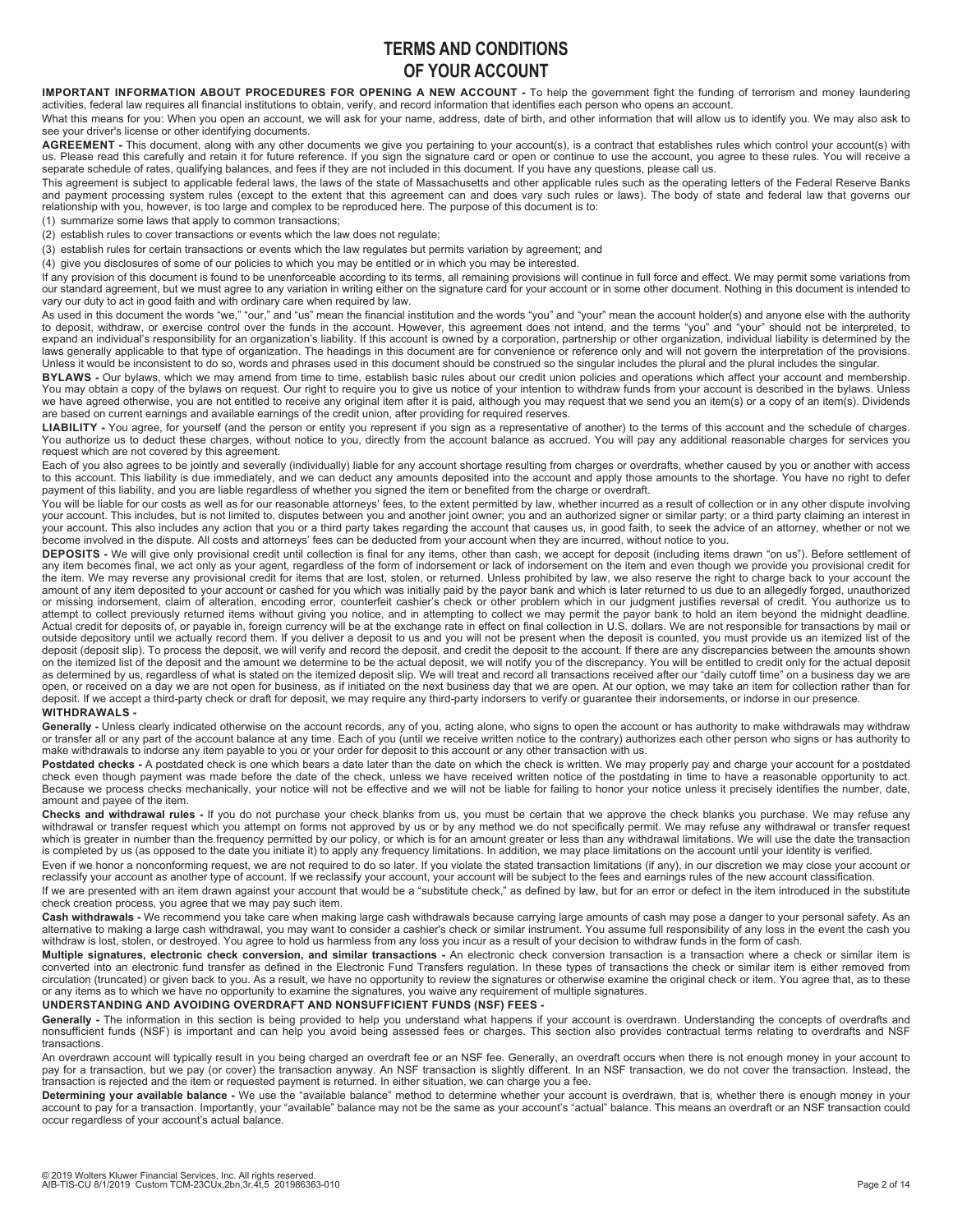Your account's actual balance (sometimes called the ledger balance) only includes transactions that have settled up to that point in time, that is, transactions (deposits and payments) that have posted to your account. The actual balance does not include outstanding transactions (such as checks that have not yet cleared and electronic transactions that have been authorized but which are still pending). The balance on your periodic statement is the ledger balance for your account as of the statement date.

As the name implies, your available balance is calculated based on the money "available" in your account to make payments. In other words, the available balance takes transactions that have been authorized, but not yet settled, and subtracts them from the actual balance. In addition, when calculating your available balance, any "holds" placed on deposits that have not yet cleared are also subtracted from the actual balance. For more information on how holds placed on funds in your account can impact your available balance, read the subsection titled "A temporary debit authorization hold affects your account balance."

**Overdrafts -** You understand that we may, at our discretion, honor withdrawal requests that overdraw your account. However, the fact that we may honor withdrawal requests that overdraw the account balance does not obligate us to do so later. So you can NOT rely on us to pay overdrafts on your account regardless of how frequently or under what<br>circumstances we have paid overdrafts on your account protection line-of-credit or a plan to sweep funds from another account you have with us. You agree that we may charge fees for overdrafts. The categories of transactions for which<br>an overdraft fee may be imposed are those including direct deposits of social security or other government benefits, to cover such overdrafts and overdraft fees.

**Nonsufficient funds (NSF) fees -** If an item drafted by you (such as a check) or a transaction you set up (such as a preauthorized transfer) is presented for payment in an amount<br>that is more than the amount of money avai You agree that we may charge you an NSF fee each time a payment is presented if the amount of money available in your account is not sufficient to cover the payment, regardless of the number of times the payment is presented.

Payment types - Some, but not necessarily all, of the ways you can access the funds in your account include debit card transactions, automated clearing house (ACH) transactions, and check transactions. All these payment types can use different processing systems and some may take more or less time to post. This information is important for a number of reasons. For example, keeping track of the checks you write and the timing of the preauthorized payments you set up will help you to know what other transactions might still post against your account.

**Balance information -** Keeping track of your balance is important. You can review your balance in a number of ways including reviewing your periodic statement, reviewing your balance online, accessing your account information by phone, or coming into one of our branches.

**Funds availability -** Knowing when funds you deposit will be made available for withdrawal is another important concept that can help you avoid being assessed fees or charges. Please see our funds availability disclosure for information on when different types of deposits will be made available for withdrawal. For those accounts to which our funds<br>availability policy disclosure does not apply, y for the purpose of deciding whether to return an item for insufficient funds at any time between the times we receive the item and when we return the item or send a notice in lieu of return. We need only make one determination, but if we choose to make a subsequent determination, the account balance at the subsequent time will determine whether there are insufficient available funds.

**A temporary debit authorization hold affects your account balance -** On debit card purchases, merchants may request a temporary hold on your account for a specified sum of money when the merchant does not know the exact amount of the purchase at the time the card is authorized. The amount of the temporary hold may be more than the actual<br>amount of your purchase. Some common transactions wher system cannot determine that the amount of the hold exceeds the actual amount of your purchase. This temporary hold, and the amount charged to your account, will eventually be adjusted to the actual amount of your purchase, but it could be three calendar days, or even longer in some cases, before the adjustment is made. Until the adjustment is made, the amount of funds in your account available for other transactions will be reduced by the amount of the temporary hold. If another transaction is presented for payment in an amount greater than the funds left after the deduction of the temporary hold amount, you will be charged an NSF or overdraft fee according to our NSF or overdraft fee policy. You will be charged the fee even if you would have had sufficient funds in your account if the amount of the hold had been equal to the amount of your purchase.

**Payment order of items -** The order in which items (checks, ATM, ACH, point of sale purchases, etc.) are paid is important if there is not enough money in your account to pay all<br>of the items that are presented. The payme

We commonly receive items to be processed against your account multiple times per day in an automated clearing house (ACH) presentment file. The posting order for items presented within each presentment file will be deposits (credits) first and then withdrawals (debits) in the order in which they are received by the Credit Union on the day they are processed regardless of type of deposit or withdrawal and dollar amount. The posting order for all other items will be chronological, this means they will be presented against your account in the order in which they occur regardless of type or amount of transaction. However, because of the many ways we allow you to access your account, the posting order of individual items may differ from these general policies.

LCU ATM/Debit card transactions may generate a pending transaction on your account before the transaction is submitted for payment from the vendor/ATM. The transaction will post to your account on the date it is received by LCU for payment in the order it is received that day. The pending transaction will typically come off of the account in 1-3 business days.

In any event, transactions presented for payment will reduce your Available Balance even though they may not have been permanently posted to your account. Online viewing of pending transactions will be indicated by a pending symbol to the left of the date field.

If an item is presented without sufficient funds in your account to pay it, we may, at our discretion, pay the item (creating an overdraft) or return the item for insufficient funds (NSF). We will not charge you a fee for paying an overdraft of an ATM or everyday debit card transaction if this is a consumer account and you have not opted-in to that service. The amounts of the overdraft and NSF fees are disclosed elsewhere, as are your rights to opt in to overdraft services for ATM and everyday debit card transactions, if applicable. To<br>help you to avoid creating items without suf regular basis.

**OWNERSHIP OF ACCOUNT AND BENEFICIARY DESIGNATION -** These rules apply to this account depending on the form of ownership and beneficiary designation, if any, specified on the account records. We reserve the right to refuse some forms of ownership on any or all of our accounts. We make no representations as to the appropriateness or<br>effect of the ownership and beneficiary design

**Individual Account -** is an account in the name of one person.

Joint Account - With Survivorship (And Not As Tenants In Common) - is an account in the name of two or more persons. Each of you intend that when you die the balance in the account (subject to any previous pledge to which we have agreed) will belong to the survivor(s). If two or more of you survive, you will own the balance in the account as joint tenants with survivorship and not as tenants in common.

Joint Account - No Survivorship (As Tenants In Common) - This is owned by two or more persons, but none of you intend (merely by opening this account) to create any right of survivorship in any other person. We encourage you to agree and tell us in writing of the percentage of the deposit contributed by each of you. This information will not, however, affect the number of signatures necessary for withdrawal.

Revocable Trust Account - One or two of you (called trustees) may create such an account in trust for another. Payments may be made to the trustee, or if there are two trustees, to either or both of the trustees or the survivor. Upon the death of the trustee or the death of both trustees, payment may be made to the person for whom the trust was made, or that person's legal representative.

**BUSINESS, ORGANIZATION AND ASSOCIATION ACCOUNTS** - Earnings in the form of interest, dividends, or credits will be paid only on collected funds, unless otherwise provided by law or our policy. You represent that you have the authority to open and conduct business on this account on behalf of the entity. We may require the governing body of the entity opening the account to give us a separate authorization telling us who is authorized to act on its behalf. We will honor the authorization until we actually receive written notice of a change from the governing body of the entity.

**STOP PAYMENTS -** The rules in this section cover stopping payment of items such as checks and drafts. Rules for stopping payment of other types of transfers of funds, such as consumer electronic fund transfers, may be established by law or our policy. If we have not disclosed these rules to you elsewhere, you may ask us about those rules.

We may accept an order to stop payment on any item from any one of you. You must make any stop-payment order in the manner required by law and we must receive it in time to give us a reasonable opportunity to act on it before our stop-payment cutoff time. When you place your stop-payment order we will tell you what information we need to stop payment. This information must be exact since stop-payment orders are handled by computers. If your information is not exact your order will not be effective and we will not be responsible for failure to stop payment.

You may stop payment on any item drawn on your account whether you sign the item or not. Generally, if your stop-payment order is given to us in writing it is effective for six months. Your order will lapse after that time if you do not renew the order in writing before the end of the six-month period. If the original stop-payment order was oral your stoppayment order will lapse after 14 calendar days if you do not confirm your order in writing within that time period. We are not obligated to notify you when a stop-payment order expires.

If you stop payment on an item and we incur any damages or expenses because of the stop payment, you agree to indemnify us for those damages or expenses, including<br>attorneys' fees. You assign to us all rights against the p persons. You should be aware that anyone holding the item may be entitled to enforce payment against you despite the stop-payment order.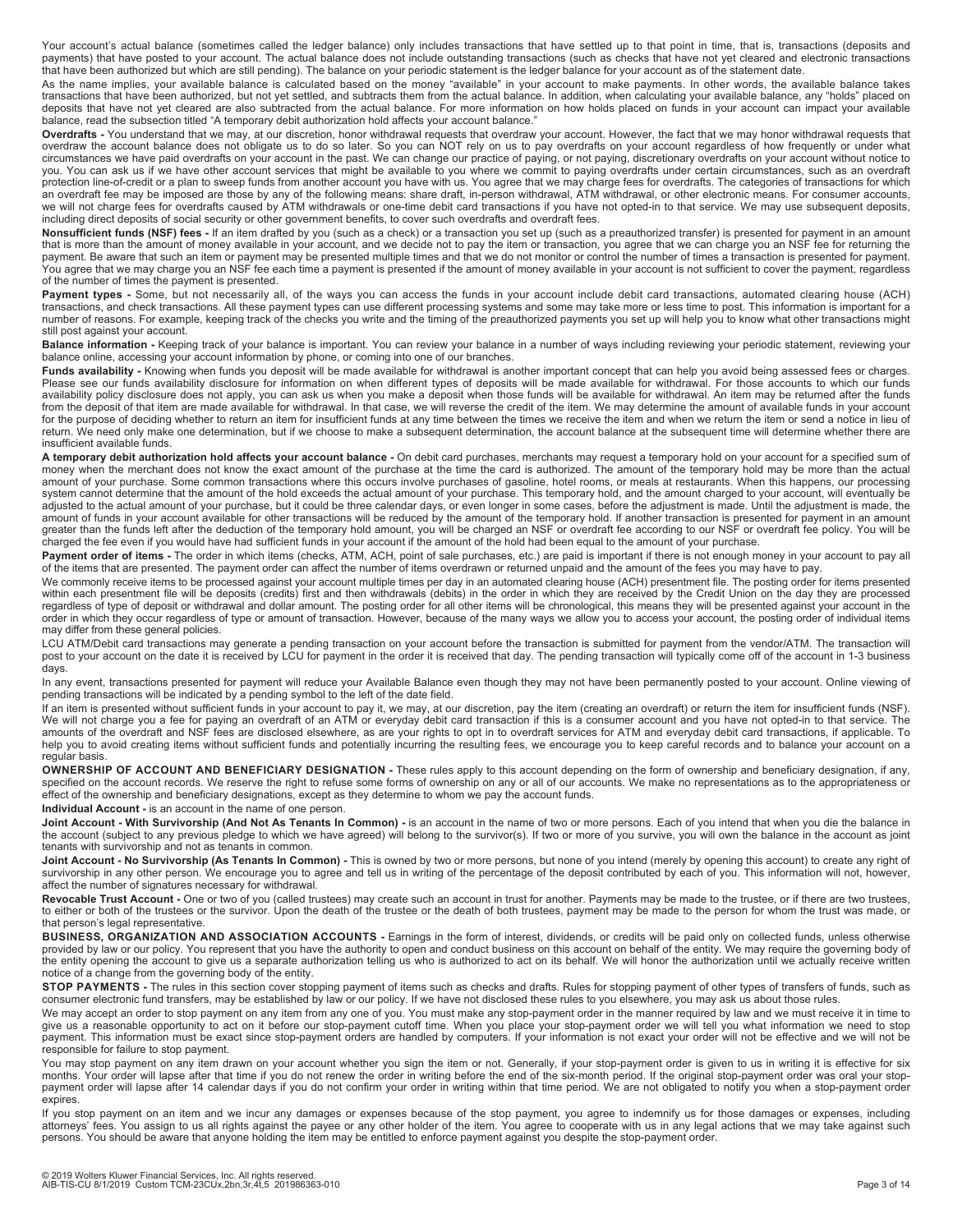**TELEPHONE TRANSFERS -** A telephone transfer of funds from this account to another account with us, if otherwise arranged for or permitted, may be made by the same persons and under the same conditions generally applicable to withdrawals made in writing. Limitations on the number of telephonic transfers from a savings account, if any, are described elsewhere.

**AMENDMENTS AND TERMINATION -** We may change our bylaws and any term of this agreement. Rules governing changes in rates are provided separately in the Truth-in-Savings disclosure or in another document. For other changes we will give you reasonable notice in writing or by any other method permitted by law. We may close this account if<br>your membership in the credit union terminate to be paid from the account. Only a joint tenant that is a member can close an account. Reasonable notice depends on the circumstances, and in some cases such as when we cannot verify your identity or we suspect fraud, it might be reasonable for us to give you notice after the change or account closure becomes effective. For instance, if we suspect fraudulent activity with respect to your account, we might immediately freeze or close your account and then give you notice. At our option, we may suspend your rights to member services if you violate the terms of this agreement. If we have notified you of a change in any term of your account and you continue to have your account after the effective date of the change, you have agreed to the new term(s).

**NOTICES -** Any written notice you give us is effective when we actually receive it, and it must be given to us according to the specific delivery instructions provided elsewhere, if any. We must receive it in time to have a reasonable opportunity to act on it. If the notice is regarding a check or other item, you must give us sufficient information to be able to able to act on it. If the notice is reg identify the check or item, including the precise check or item number, amount, date and payee. Written notice we give you is effective when it is deposited in the United States Mail with proper postage and addressed to your mailing address we have on file. Notice to any of you is notice to all of you.

**STATEMENTS - Your duty to report unauthorized signatures, alterations and forgeries -** You must examine your statement of account with "reasonable promptness." If you discover (or reasonably should have discovered) any unauthorized signatures or alterations, you must promptly notify us of the relevant facts. As between you and us, if you fail to do either of these duties, you will have to either share the loss with us, or bear the loss entirely yourself (depending on whether we used ordinary care and, if not, whether we used ordinary care and, if not, whether we u substantially contributed to the loss). The loss could be not only with respect to items on the statement but other items with unauthorized signatures or alterations by the same wrongdoer.

You agree that the time you have to examine your statement and report to us will depend on the circumstances, but will not, in any circumstance, exceed a total of 30 days from when the statement is first sent or made available to you.

You further agree that if you fail to report any unauthorized signatures, alterations or forgeries in your account within 60 days of when we first send or make the statement available, you cannot assert a claim against us on any items in that statement, and as between you and us the loss will be entirely yours. This 60-day limitation is without regard to whether we used ordinary care. The limitation in this paragraph is in addition to that contained in the first paragraph of this section.

Your duty to report other errors or problems - In addition to your duty to review your statements for unauthorized signatures, alterations and forgeries, you agree to examine your statement with reasonable promptness for any other error or problem - such as an encoding error or an unexpected deposit amount. Also, if you receive or we make available either your items or images of your items, you must examine them for any unauthorized or missing indorsements or any other problems. You agree that the time you have to examine your statement and items and report to us will depend on the circumstances. However, this time period shall not exceed 60 days. Failure to examine your statement and items and report any errors to us within 60 days of when we first send or make the statement available precludes you from asserting a claim against us for any errors on items identified in that statement and as between you and us the loss will be entirely yours.

**Errors relating to electronic fund transfers or substitute checks -** For information on errors relating to electronic fund transfers (e.g., on-line, mobile, debit card or ATM<br>transactions) refer to your Electronic Fund Tr you received, refer to your disclosure entitled Substitute Checks and Your Rights.

Duty to notify if statement not received - You agree to immediately notify us if you do not receive your statement by the date you normally expect to receive it. Not receiving your statement in a timely manner is a sign that there may be an issue with your account, such as possible fraud or identity theft.

**ACCOUNT TRANSFER -** This account may not be transferred or assigned without our prior written consent.

**DIRECT DEPOSITS** - If we are required for any reason to reimburse the federal government for all or any portion of a benefit payment that was directly deposited into your<br>account, you authorize us to deduct the amount of any time, except as prohibited by law. We may also use any other legal remedy to recover the amount of our liability.

**TEMPORARY ACCOUNT AGREEMENT -** If the account documentation indicates that this is a temporary account agreement, each person who signs to open the account or has authority to make withdrawals (except as indicated to the contrary) may transact business on this account. However, we may at some time in the future restrict or prohibit further use of this account if you fail to comply with the requirements we have imposed within a reasonable time.

**RIGHT TO REPAYMENT OF INDEBTEDNESS -** You each agree that we may (without prior notice and when permitted by law) charge against and deduct from this account any due and payable debt any of you owe us now or in the future. If this account is owned by one or more of you as individuals, we may set off any funds in the account against a due and payable debt a partnership owes us now or in the future, to the extent of your liability as a partner for the partnership debt. If your debt arises from a promissory note, then the amount of the due and payable debt will be the full amount we have demanded, as entitled under the terms of the note, and this amount may include any portion of the balance for which we have properly accelerated the due date.

In addition to these contract rights, we may also have rights under a "statutory lien." A "lien" on property is a creditor's right to obtain ownership of the property in the event a debtor defaults on a debt. A "statutory lien" is one created by federal or state statute. If federal or state law provides us with a statutory lien, then we are authorized to apply, without prior notice, your shares and dividends to any debt you owe us, in accord with the statutory lien.

Neither our contract rights nor rights under a statutory lien apply to this account if prohibited by law. For example, neither our contract rights nor rights under a statutory lien apply to this account if: (a) it is an Individual Retirement Account or similar tax-deferred account, or (b) the debt is created by a consumer credit transaction under a credit card plan (but this<br>does not affect our rights under a a result of our exercise of our right to repayment.

**AUTHORIZED SIGNER (Individual Accounts only) -** A single individual is the owner. The authorized signer is merely designated to conduct transactions on the owner's behalf. The owner does not give up any rights to act on the account, and the authorized signer may not in any manner affect the rights of the owner or beneficiaries, if any, other than by<br>withdrawing funds from the account. The ow they are on the owner's behalf.

The owner may terminate the authorization at any time, and the authorization is automatically terminated by the death of the owner. However, we may continue to honor the transactions of the authorized signer until: (a) we have received written notice or have actual knowledge of the termination of authority, and (b) we have a reasonable opportunity to act on that notice or knowledge. We may refuse to accept the designation of an authorized signer.

**RESTRICTIVE LEGENDS OR INDORSEMENTS -** The automated processing of the large volume of checks we receive prevents us from inspecting or looking for restrictive legends, restrictive indorsements or other special instructions on every check. For this reason, we are not required to honor any restrictive legend or indorsement or other special instruction placed on checks you write unless we have agreed in writing to the restriction or instruction. Unless we have agreed in writing, we are not responsible for any losses, claims, damages, or expenses that result from your placement of these restrictions or instructions on your checks. Examples of restrictive legends placed on checks are "must be presented within 90 days" or "not valid for more than \$1,000.00." The payee's signature accompanied by the words "for deposit only" is an example of a restrictive indorsement. Holds on funds (described below) and the order in which transactions are posted may impact the total amount of Overdraft Fees or Insufficient Funds assessed.

# **CREDIT VERIFICATION -** You agree that we may verify credit and employment history by any necessary means, including preparation of a credit report by a credit reporting agency.

PLEDGES - Each owner of this account may pledge all or any part of the funds in it for any purpose to which we agree. Any pledge of this account must first be satisfied before the rights of any surviving account owner or account beneficiary become effective.

**CHECK PROCESSING -** We process items mechanically by relying solely on the information encoded in magnetic ink along the bottom of the items. This means that we do not individually examine all of your items to determine if the item is properly completed, signed and indorsed or to determine if it contains any information other than what is encoded in<br>magnetic ink. You agree that we have e Because we do not inspect each item, if you write a check to multiple payees, we can properly pay the check regardless of the number of indorsements unless you notify us in writing that the check requires multiple indorsements. We must receive the notice in time for us to have a reasonable opportunity to act on it, and you must tell us the precise date of the check, amount, check number and payee. We are not responsible for any unauthorized signature or alteration that would not be identified by a reasonable inspection of the item. Using an automated process helps us keep costs down for you and all account holders.

**CHECK CASHING -** We may charge a fee for anyone that does not have an account with us who is cashing a check, draft or other instrument written on your account. We may also require reasonable identification to cash such a check, draft or other instrument. We can decide what identification is reasonable under the circumstances and such identification may be documentary or physical and may include collecting a thumbprint or fingerprint.

**FIDUCIARY ACCOUNTS -** Accounts may be opened by a person acting in a fiduciary capacity. A fiduciary is someone who is appointed to act on behalf of and for the benefit of<br>another. We are not responsible for the actions o trustee under a written trust agreement, or as executors, administrators, or conservators under court orders. You understand that by merely opening such an account, we are not acting in the capacity of a trustee in connection with the trust nor do we undertake any obligation to monitor or enforce the terms of the trust or letters.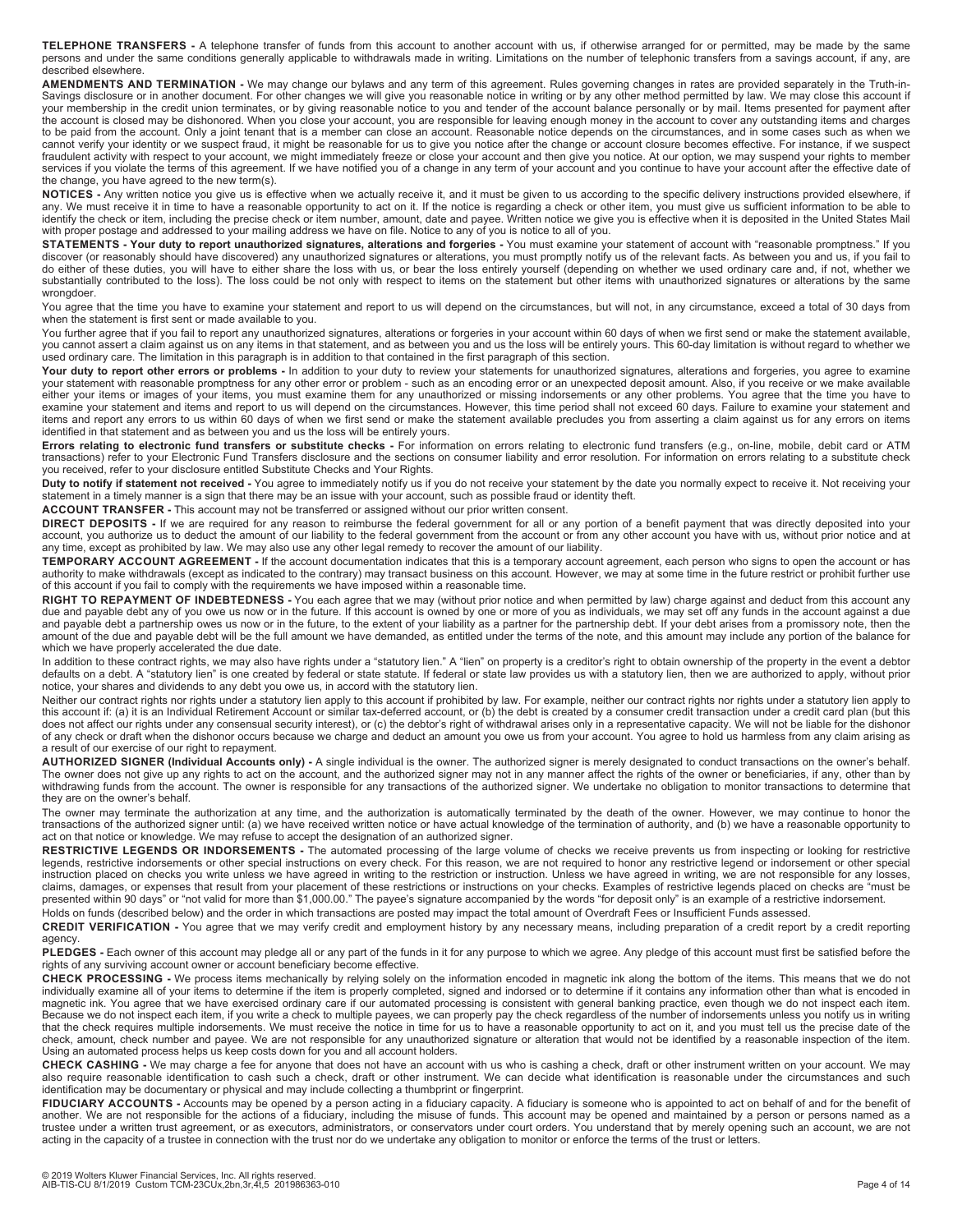**TELEPHONIC INSTRUCTIONS -** Unless required by law or we have agreed otherwise in writing, we are not required to act upon instructions you give us via facsimile transmission or leave by voice mail or on a telephone answering machine.

MONITORING AND RECORDING TELEPHONE CALLS AND CONSENT TO RECEIVE COMMUNICATIONS - Subject to federal and state law, we may monitor or record phone calls for security reasons, to maintain a record and to ensure that you receive courteous and efficient service. You consent in advance to any such recording.

To provide you with the best possible service in our ongoing business relationship for your account we may need to contact you about your account from time to time by telephone, text messaging or email. However, we first obtain your consent to contact you about your account in compliance with applicable consumer protection provisions in the federal<br>Telephone Consumer Protection Act of 1991 (TCPA), • Your consent is limited to your account, and as authorized by applicable law and regulations.

- 
- Your consent is voluntary and not conditioned on the purchase of any product or service from us.

With the above understandings, you authorize us to contact you regarding your account throughout its existence using any telephone numbers or email addresses that you have previously provided to us by virtue of an existing business relationship or that you may subsequently provide to us.

.<br>This consent is regardless of whether the number we use to contact you is assigned to a landline, a paging service, a cellular wireless service, a specialized mobile radio service, other radio common carrier service or any other service for which you may be charged for the call. You further authorize us to contact you through the use of voice, voice mail and text messaging, including the use of pre-recorded or artificial voice messages and an automated dialing device.

If necessary, you may change or remove any of the telephone numbers or email addresses at any time using any reasonable means to notify us.

**CLAIM OF LOSS -** The following rules do not apply to a transaction or claim related to a consumer electronic fund transfer governed by Regulation E (e.g., an everyday consumer debit card or ATM transaction). The error resolution procedures for consumer electronic fund transfers can be found in our initial Requlation E disclosure titled, "Electronic Fund Transfers." For other transactions or claims, if you claim a credit or refund because of a forgery, alteration, or any other unauthorized withdrawal, you agree to cooperate with us in the investigation of the loss, including giving us an affidavit containing whatever reasonable information we require concerning your account, the transaction, and the circumstances surrounding the loss. You will notify law enforcement authorities of any criminal act related to the claim of lost, missing, or stolen checks or unauthorized withdrawals. We will have a reasonable period of time to investigate the facts and circumstances surrounding any claim of loss. Unless we have acted in bad faith, we will not be liable for special or consequential damages, including loss of profits or opportunity, or for attorneys' fees incurred by you.

You agree that you will not waive any rights you have to recover your loss against anyone who is obligated to repay, insure, or otherwise reimburse you for your loss. You will pursue your rights or, at our option, assign them to us so that we may pursue them. Our liability will be reduced by the amount you recover or are entitled to recover from these other sources.

EARLY WITHDRAWAL PENALTIES (and involuntary withdrawals) - We may impose early withdrawal penalties on a withdrawal from a time or term share account even if you<br>don't initiate the withdrawal. For instance, the early withd against funds in the account or as a result of an attachment or other legal process. We may close your account and impose the early withdrawal penalty on the entire account balance in the event of a partial early withdrawal. See your notice of penalty for early withdrawals for additional information.

RESOLVING ACCOUNT DISPUTES - We may place an administrative hold on the funds in your account (refuse payment or withdrawal of the funds) if it becomes subject to a claim adverse to (1) your own interest; (2) others claiming an interest as survivors or beneficiaries of your account; or (3) a claim arising by operation of law. The hold may be placed<br>for such period of time as we believ dispute has been resolved. We will not be liable for any items that are dishonored as a consequence of placing a hold on funds in your account for these reasons.

**WAIVER OF NOTICES -** To the extent permitted by law, you waive any notice of non-payment, dishonor or protest regarding any items credited to or charged against your account. For example, if you deposit an item and it is returned unpaid or we receive a notice of nonpayment, we do not have to notify you unless required by federal Regulation CC or other law.

ACH AND WIRE TRANSFERS - This agreement is subject to Article 4A of the Uniform Commercial Code - Fund Transfers as adopted in the state in which you have your account with us. If you originate a fund transfer and you identify by name and number a beneficiary financial institution or a binancial institution or a beneficiary, we and every receiving or beneficiary financial institution may rely on the identifying number to make payment. We may rely on the number even if it identifies a financial institution, person or account other than the one named. You agree to be bound by automated clearing house association rules. These rules provide, among other things, that payments made to you, or originated by you, are provisional until final settlement is made through a Federal Reserve Bank or payment is otherwise made as provided in Article 4A-403(a) of the Uniform Commercial Code. If we do not receive such payment, we are entitled to a refund from you in the amount credited to your account and the party originating such payment will not be considered to have paid the amount so credited. Credit entries may be made by ACH. If we receive a payment order to credit an account you have with us by wire or ACH, we are not required to give you any notice of the payment order or credit.

FACSIMILE SIGNATURES - Unless you make advance arrangements with us, we have no obligation to honor facsimile signatures on your checks or other orders. If we do agree to honor items containing facsimile signatures, you authorize us, at any time, to charge you for all checks, drafts, or other orders, for the payment of money, that are drawn on us. You give us this authority regardless of by whom or by what means the facsimile signature(s) may have been affixed so long as they resemble the facsimile signature specimen filed with us, and contain the required number of signatures for this purpose. You must notify us at once if you suspect that your facsimile signature is being or has been misused.

POWER OF ATTORNEY - You may wish to appoint an agent to conduct transactions on your behalf. (We, however, have no duty or agreement whatsoever to monitor or insure that the acts of the agent are for your benefit.) This may be done by allowing your agent to sign in that capacity on the signature card or by separate form, such as a power of attorney. A power of attorney continues until your death or the death of the person given the power. If the power of attorney is not "durable," it is revoked when you become incompetent. We may continue to honor the transactions of the agent until: (a) we have received written notice or have actual knowledge of the termination of the authority or the death of an owner, and (b) we have had a reasonable opportunity to act on that notice or knowledge. You agree not to hold us responsible for any loss or damage you may incur as a result of our following instructions given by an agent acting under a valid power of attorney.

**STALE-DATED CHECKS -** We are not obligated to, but may at our option, pay a check, other than a certified check, presented for payment more than six months after its date. If you do not want us to pay a stale-dated check, you must place a stop-payment order on the check in the manner we have described elsewhere.

**NCUA INSURANCE -** Funds in your account(s) with us are insured by the National Credit Union Administration (NCUA) and backed by the full faith and credit of the United States. The amount of insurance coverage you have depends on the number of accounts you have with us that are of different "ownership." An individual account is one unique form of<br>"ownership"; a joint account, a pay-on-death accou person's self directed qualified retirement account is up to \$250,000. (An IRA is a self directed qualified retirement account as is any account where the owner decides where and<br>how to invest the balance.) Funds are insur explanation or additional information, you may ask us or contact the NCUA. You can also visit the NCUA website at www.ncua.gov and click on the Share Insurance link. The link includes detailed contact information as well as a share insurance estimator.

**INDORSEMENTS -** We may accept for deposit any item payable to you or your order, even if they are not indorsed by you. We may give cash back to any one of you. We may supply any missing indorsement(s) for any item we accept for deposit or collection, and you warrant that all indorsements are genuine.

To ensure that your check or share draft is processed without delay, you must indorse it (sign it on the back) in a specific area. Your entire indorsement (whether a signature or a stamp) along with any other indorsement information (e.g. additional indorsements, ID information, driver's license number, etc.) must fall within 1½" of the "trailing edge" of a check. Indorsements must be made in blue or black ink, so that they are readable by automated check processing equipment.

As you look at the front of a check, the "trailing edge" is the left edge. When you flip the check over, be sure to keep all indorsement information within 1½" of that edge.

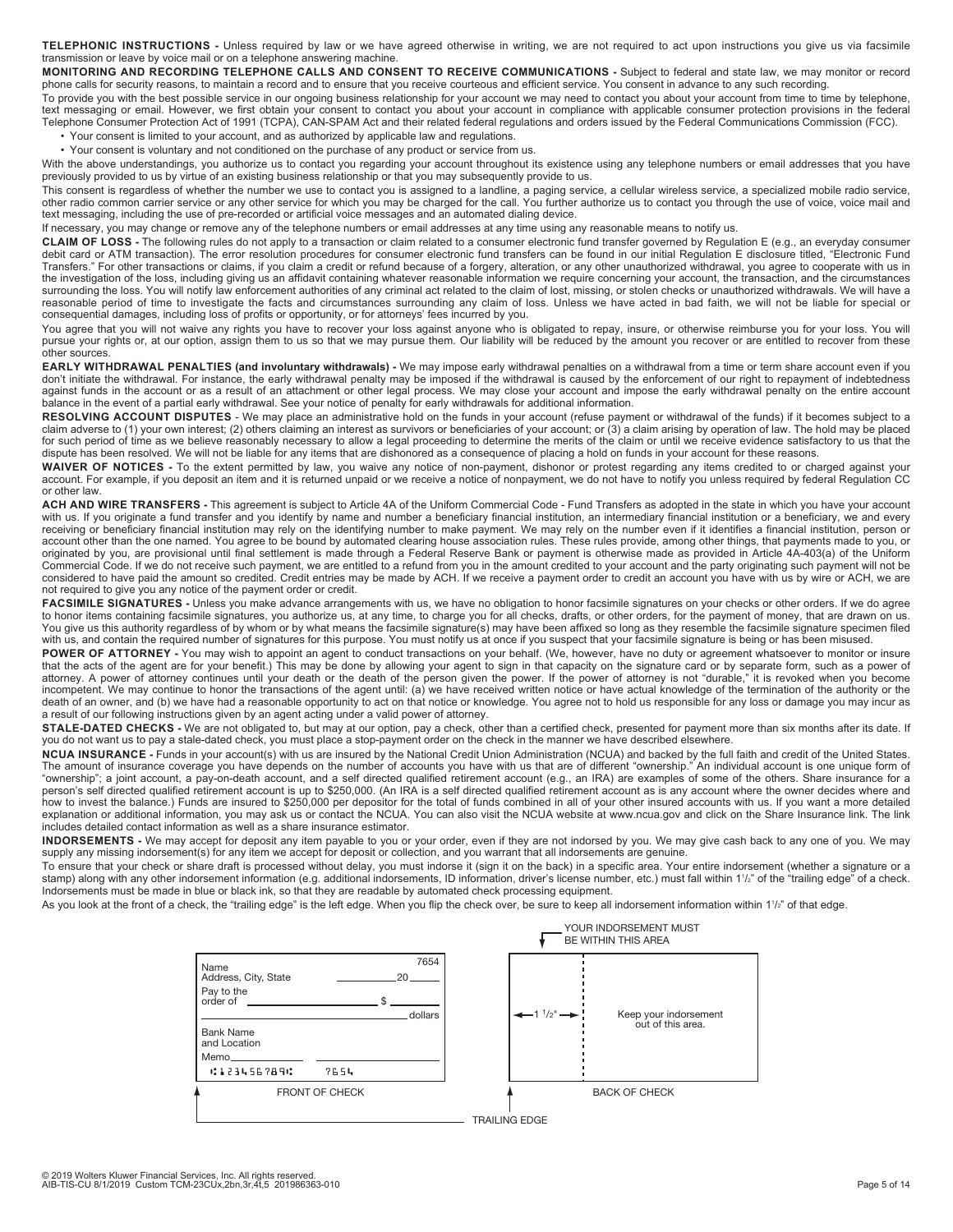It is important that you confine the indorsement information to this area since the remaining blank space will be used by others in the processing of the check to place additional needed indorsements and information. You agree that you will indemnify, defend, and hold us harmless for any loss, liability, damage or expense that occurs because your indorsement, another indorsement or information you have printed on the back of the check obscures our indorsement.

# These indorsement guidelines apply to both personal and business checks.

**UNCLAIMED PROPERTY -** The law establishes procedures under which unclaimed property must be surrendered to the state. (We may have our own rules regarding dormant accounts, and if we charge a fee for dormant accounts it will be disclosed to you elsewhere.) Generally, the funds in your account are considered unclaimed if you have not had any activity or communication with us regarding your account over a period of years. Ask us if you want further information about the period of time or type of activity that will prevent your account from being unclaimed. If your funds are surrendered to the state, you may be able to reclaim them, but your claim must be presented to the state. Once your funds are surrendered, we no longer have any liability or responsibility with respect to the funds.

**DEATH OR INCOMPETENCE** - You agree to notify us promptly if any person with a right to withdraw funds from your account(s) dies or is adjudicated (determined by the appropriate official) incompetent. We may continue to honor your checks, items, and instructions until: (a) we know of your death or adjudication of incompetence, and (b) we have had a reasonable opportunity to act on that knowledge. You agree that we may pay or certify checks drawn on or before the date of death or adjudication of incompetence for up to ten (10) days after your death or adjudication of incompetence unless ordered to stop payment by someone claiming an interest in the account.

**UTMA ACCOUNTS -** Under the Uniform Transfers to Minors Act, the funds in the account are owned by the child who has unconditional use of the account when he or she reaches the age of majority. Before that time, the account may be accessed only by the custodian (or successor custodian), and the funds must be used for the benefit of the child. We, however, have no duty or agreement whatsoever to monitor or insure that the acts of the custodian (or successor custodian) are for the child's benefit. We are not responsible to monitor age or eligibility for an UTMA account, even though our records may include the minor's date of birth. It is the custodian's responsibility to properly distribute the funds in the account upon the minor's death or attainment of the age of majority. For this type of account, the child's SSN/TIN is used for the Backup Withholding Certification.

**CASH TRANSACTION REPORTING** - To help law enforcement agencies detect illegal activities, the law requires all financial institutions to gather and report information on<br>some types of cash transactions. If the information regarding these rules, the U.S. Treasury Financial Crimes Enforcement Network (FinCEN) maintains a frequently asked questions (FAQ) document online. The FAQ also includes additional information for contacting FinCEN.

**BACKUP WITHHOLDING/TIN CERTIFICATION** - Federal tax law requires us to report interest payments we make to you of \$10 or more in a year, and to include your taxpayer identification number (TIN) on the report (the taxpayer identification number is your social security number if you are an individual). Interest includes dividends, interest and bonus payments for purposes of this rule. Therefore, we require you to provide us with your TIN and to certify that it is correct. In some circumstances, federal law requires us to withhold<br>and pay to the IRS a percentage of the a TIN but have applied for one, if you are a foreign person, or if you are exempt from the reporting requirements.) We may subsequently be required to begin backup withholding if<br>the IRS informs us that you supplied an inc

**LOST, DESTROYED, OR STOLEN CERTIFIED, CASHIER'S, OR TELLER'S CHECKS -** Under some circumstances you may be able to assert a claim for the amount of a lost, destroyed, or stolen certified, cashier's or teller's check. To assert the claim: (a) you must be the remitter (or drawer of a certified check) or payee of the check, (b) we must<br>receive notice from you describing th reasonable opportunity to act on it, and (d) you must give us a declaration (in a form we require) of your loss with respect to the check. You can ask us for a declaration form. Even<br>if all of these conditions are met, you a certified check). Therefore, your claim is not enforceable until the ninetieth day after the date of the check or date of acceptance, and the conditions listed above have been met. If we have not already paid the check, on the day your claim is enforceable we become obligated to pay you the amount of the check. We will pay you in cash or issue another certified check.

At our option, we may pay you the amount of the check before your claim becomes enforceable. However, we will require you to agree to indemnify us for any losses we might suffer. This means that if the check is presented after we pay your claim, and we pay the check, you are responsible to cover our losses. We may require you to provide a surety bond to assure that you can pay us if we suffer a loss.

**CHANGING ACCOUNT PRODUCTS** - We may change your account to another product offered by us at any time by giving you notice that your account will be changed to<br>another product on a specified date. If your account is a time before the date specified in the notice, we may change your account to that other product on the date specified in the notice.

**TRANSACTIONS BY MAIL -** You may deposit checks or drafts by mail. You should indorse the item being sent through the mail with the words "For Deposit Only" and should include your correct account number underneath to ensure the item is credited to the correct account. You should use the pre-encoded deposit slips found in your checkbook. If you do not use your deposit slip or provide us with instructions indicating how or where the item should be credited, we may apply it to any account or any loan balance you have with us or we may return the item to you. Receipts for such transactions will be mailed to you only if a self-addressed stamped envelope is provided. Following your deposit, examine your statement carefully or call us to ensure that we received the item. Do not send cash through the mail for deposit.

LEGAL ACTIONS AFFECTING YOUR ACCOUNT - If we are served with a subpoena, restraining order, writ of attachment or execution, levy, garnishment, search warrant, or similar order relating to your account (termed "legal action" in this section), we will comply with that legal action. Or, in our discretion, we may freeze the assets in the account and not allow any payments out of the account until a final court determination regarding the legal action. We may do these things even if the legal action involves less than all of you. In<br>these cases, we will not have any li expenses) may be charged against your account. The list of fees applicable to your account(s) provided elsewhere may specify additional fees that we may charge for certain legal actions.

**CHECK STORAGE AND COPIES -** You agree that you will not receive your canceled checks. We will store your canceled checks or copies of them for a reasonable retention period. You may request copies from us in the manner we require.

# **ACCOUNT SECURITY -**

**Duty to protect account information and methods of access -** It is your responsibility to protect the account numbers and electronic access devices (e.g., an ATM card) we provide you for your account(s). Do not discuss, compare, or share information about your account number(s) with anyone unless you are willing to give them full use of your money. An account number can be used by thieves to issue an electronic debit or to encode your number on a false demand draft which looks like and functions like an authorized check. If you furnish your access device and grant actual authority to make transfers to another person (a family member or coworker, for example) who then exceeds that authority, you are liable for the transfers unless we have been notified that transfers by that person are no longer authorized.

Your account number can also be used to electronically remove money from your account, and payment can be made from your account even though you did not contact us directly and order the payment.

You must also take precaution in safeguarding your blank checks. Notify us at once if you believe your checks have been lost or stolen. As between you and us, if you are negligent in safeguarding your checks, you must bear the loss entirely yourself or share the loss with us (we may have to share some of the loss if we failed to use ordinary care and if we substantially contributed to the loss).

Positive pay and other fraud prevention services - Except for consumer electronic fund transfers subject to Regulation E, you agree that if we offer you services appropriate for your account to help identify and limit fraud or other unauthorized transactions against your account, and you reject those services, you will be responsible for any fraudulent or<br>unauthorized transactions which could have negligence contributed to the loss. Such services include positive pay or commercially reasonable security procedures. If we offered you a commercially reasonable security procedure which you reject, you agree that you are responsible for any payment order, whether authorized or not, that we accept in compliance with an alternative security<br>procedure that you have selected. The positive pay of checks to the general public, or checks for large dollar amounts.

**DEPOSIT OF PREAUTHORIZED DRAFTS -** You agree to take back any preauthorized draft deposited into your account that is returned. We may reverse any credit made to your account for the preauthorized draft, or otherwise collect from you the amount of the preauthorized draft. You agree that you will not deposit a preauthorized draft drawn on a person's bank account without that person's express, verifiable authorization, and that you will maintain a record of the express verifiable authorization for 24 months from the date of the authorization.

**ADDRESS OR NAME CHANGES -** You are responsible for notifying us of any change in your address or your name. Unless we agree otherwise, change of address or name must be made in writing by at least one of the account holders. Informing us of your address or name change on a check reorder form is not sufficient. We will attempt to communicate with you only by use of the most recent address you have provided to us. If provided elsewhere, we may impose a service fee if we attempt to locate you.

—————————————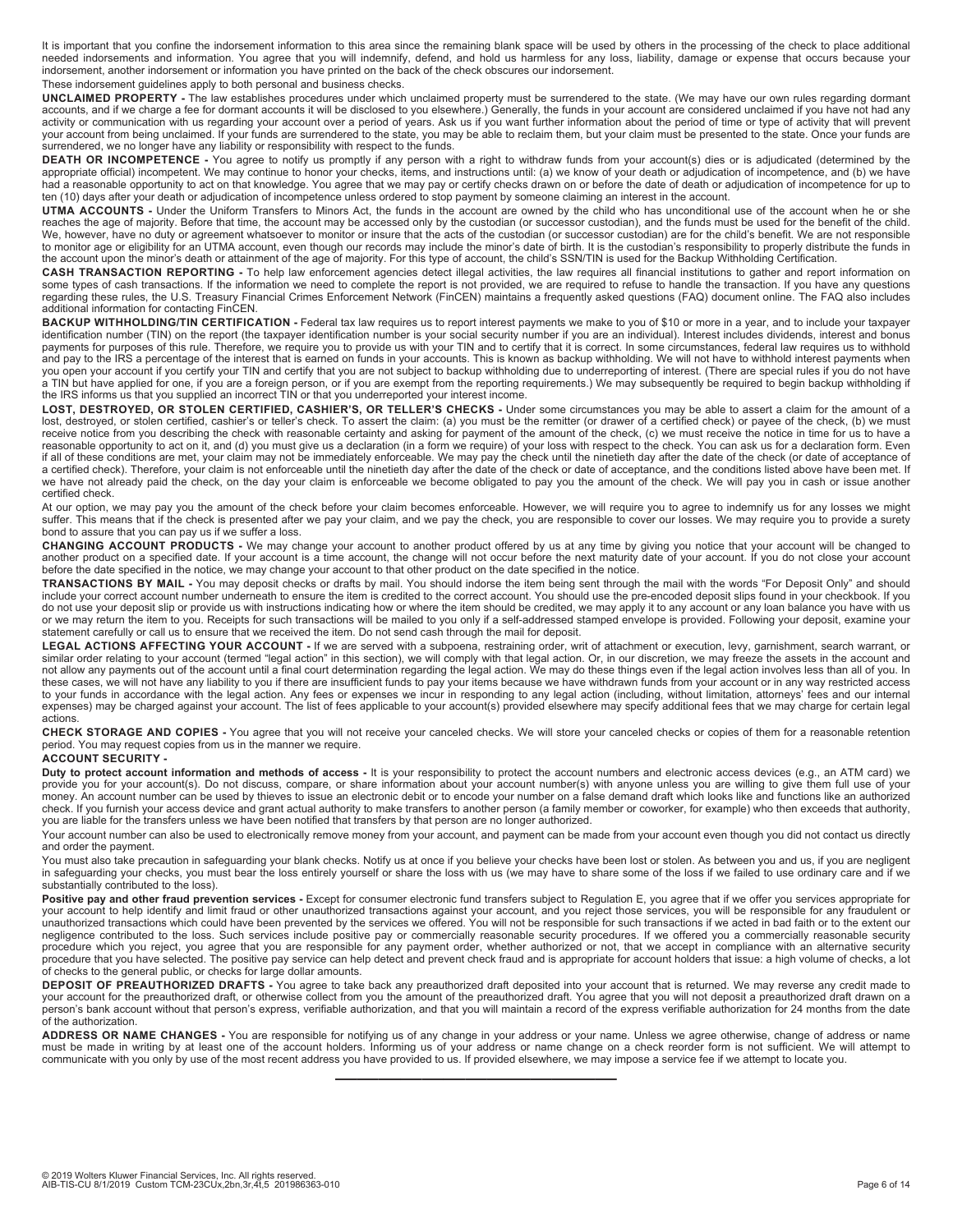# **ELECTRONIC FUND TRANSFERS YOUR RIGHTS AND RESPONSIBILITIES**

Indicated below are types of Electronic Fund Transfers we are capable of handling, some of which may not apply to your account. Please read this disclosure carefully because it tells you your rights and obligations for the transactions listed. You should keep this notice for future reference.

**Electronic Fund Transfers Initiated By Third Parties.** You may authorize a third party to initiate electronic fund transfers between your account and the third party's account. These transfers to make or receive payment may be one-time occurrences or may recur as directed by you. These transfers may use the Automated Clearing House (ACH) or other payments network. Your authorization to the third party to make these transfers can occur in a number of ways. For example, your authorization to convert a check or draft to an electronic fund transfer or to electronically pay a returned check or draft charge can occur when a merchant provides you with notice and you go forward with the transaction (typically, at the point of purchase, a merchant will post a sign and print the notice on a receipt). In all cases, these third party transfers will require you to provide the third party with your account number and credit union information. This information can be found on your check or draft as well as on a deposit or withdrawal slip. Thus, you should only provide your credit union and account information (whether over the phone, the Internet, or via some other method) to trusted third parties whom you have authorized to initiate these electronic fund transfers. Examples of these transfers include, but are not limited to:

- **Preauthorized credits.** You may make arrangements for certain direct deposits to be accepted into your checking or savings account(s).
- **Preauthorized payments.** You may make arrangements to pay certain recurring bills from your checking or savings account(s).
- **Electronic check or draft conversion.** You may authorize a merchant or other payee to make a one-time electronic payment from your checking or share draft account using information from your check or draft to pay for purchases or pay bills.
- **Electronic returned check or draft charge.** You may authorize a merchant or other payee to initiate an electronic funds transfer to collect a charge in the event a check or draft is returned for insufficient funds.

**Telephone Transfers - types of transfers -** You may access your account by telephone 24 hours a day, 7 days a week at (978) 537-8021 or Toll Free at (800) 649-4646 using your account numbers and PIN (personal identification number), to:

- **•** transfer funds from checking to checking or savings
- **•** transfer funds from savings to checking or savings

**ATM Transfers - types of transfers and dollar limitations -** You may access your account(s) by ATM using your LCU Debit Card or ATM Card and personal identification number, to:

- **•** make deposits to checking or savings account(s)
- **•** get cash withdrawals from checking or savings account(s)
- **-** you may withdraw no more than \$1,010.00, or your preauthorized limit, per day
- **•** transfer funds from savings to checking account(s)
- **•** transfer funds from checking to savings account(s)
- **•** make payments from checking account(s) to Leominster Credit Union
- get information about:
- **-** the account balance of your checking or savings account(s)

Some of these services may not be available at all terminals.

**Types of LCU Debit Card Point-of-Sale Transactions -** You may access your checking account(s) to purchase goods (in person, online, or by phone), pay for services (in person,<br>online, or by phone), get cash from a merchant **Point-of-Sale Transactions - dollar limitations -** Using your card:

**•** You may not exceed \$1,510.00 or your preauthorized limit in transactions per day.

**Currency Conversion and International Transactions.** When you use your LCU Debit Card at a merchant that settles in currency other than US dollars, the charge will be

converted into the US dollar amount. The currency conversion rate used to determine the transaction amount in US dollars is either a rate selected by Visa from the range of rates available in wholesale currency markets for the applicable central processing date, which rate may vary from the rate Visa itself receives, or the government-mandated rate in effect for the applicable central processing date. The conversion rate in effect on the processing date may differ from the rate in effect on the transaction date or posting date.

Visa USA charges us a 1% International Service Assessment on all international transactions regardless of whether there is a currency conversion. As a result, we charge you a 2% international transaction fee on all international transactions regardless of whether there is a currency conversion. An international transaction is a transaction where the issuer of the card used is not located in the transaction country. This means an international transaction can occur even though the transaction is made when you are not in a foreign country. For example, a transaction made online with a foreign merchant is an international transaction even though made while you are physically in the United States.

**Non-Visa Debit Transaction Processing.** We have enabled non-Visa debit transaction processing. This means you may use your LCU Debit Card on a PIN-Debit Network\* (a non-Visa network) without using a PIN.

The provisions of your agreement with us relating only to Visa transactions are not applicable to non-Visa transactions. For example, the additional limits on liability (sometimes referred to as Visa's zero-liability program) and the streamlined error resolution procedures offered on Visa debit card transactions are not applicable to transactions processed on a PIN-Debit Network.

\*Visa Rules generally define *PIN-Debit Network* as a non-Visa debit network that typically authenticates transactions by use of a personal identification number (PIN) but that is not generally known for having a card program.

**Visa Account Updater Notice of Right to Opt Out.** Your LCU Visa Debit Card will be automatically enrolled in the free Visa® Account Updater (VAU) service. VAU helps participating merchants who receive recurring payments from your card have access to current card account information on file. For instance, participating merchants will have<br>access to information about card expiration, or

If you want to opt out, phone us at 800-649-4646 or email us at info@leominstercu.com. You must include your name and last 4 digits of your card number. If you opt out, you may opt back in if you decide you want the Visa Account Updater service in the future. You may opt in the same way(s) that you can opt out.

**Online Computer Transfers - types of transfers -** You may access your account(s) by computer 24 hours a day at www.leominstercu.com and using your username and a password, to:

- **•** transfer funds from checking to checking or savings
- **•** transfer funds from savings to checking or savings
- **•** make payments from checking or savings to loan accounts with us
- make payments from checking to third parties using the bill pay service
- **•** get information about:
	- **-** the account balance of checking or savings accounts
	- **-** deposits to checking or savings accounts
	- **-** withdrawals from checking or savings accounts

### **•** transfer funds to/from an external source to/from an LCU savings or checking account

**Mobile Banking Transfers - types of transfers -** You may access your account(s) through the browser on your mobile device, or by downloading and using our mobile banking application, and using your username and online banking password, to:

- **•** transfer funds from checking to checking or savings
- **•** transfer funds from savings to checking or savings
- **•** make payments from checking or savings to loan account(s) with us
- **•** make payments from checking to third parties using the bill pay service
- **•** deposit checks with mobile remote deposit capture service
- **•** get information about:
- **-** the account balance of checking or savings account(s)
- **-** deposits to checking or savings account(s)
- **-** withdrawals from checking or savings account(s)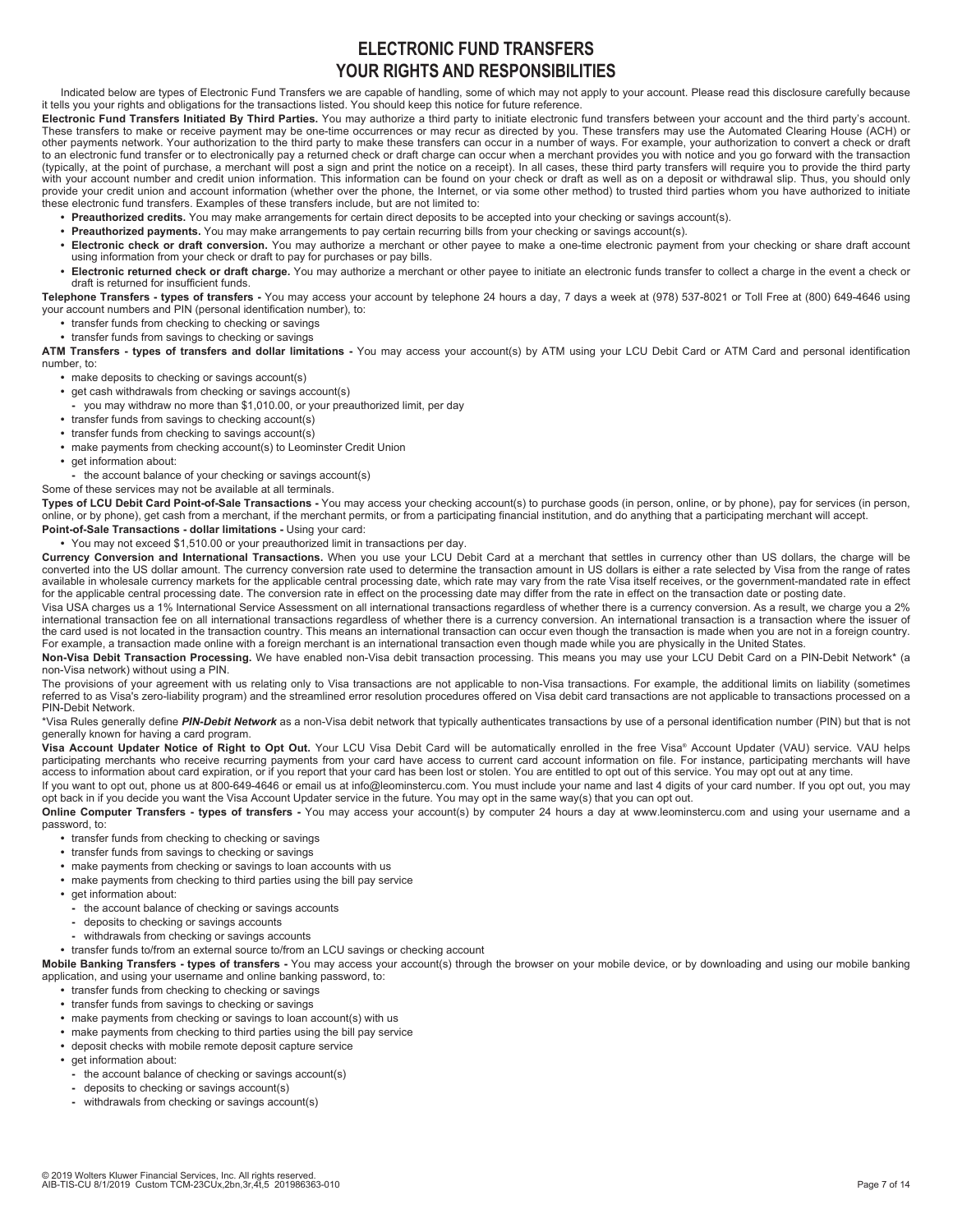With SMS (text banking), you may also:

- **•** receive text alerts on your account(s)
- get information about:
- **-** the account balance of checking or savings account(s)
- **-** deposits to checking or savings account(s)
- **-** withdrawals from checking or savings account(s)

You may be charged access fees by your cell phone provider based on your individual plan. Web access is needed to use this service. Check with your cell phone provider for details on specific fees and charges.

# **FEES**

### **•** We do not charge for direct deposits to any type of account.

**•** We do not charge for preauthorized payments from any type of account.

Except as indicated elsewhere, we do not charge for these electronic fund transfers.

**ATM Operator/Network Fees.** When you use an ATM not owned by us, you may be charged a fee by the ATM operator or any network used (and you may be charged a fee for a balance inquiry even if you do not complete a fund transfer).

# **DOCUMENTATION**

- **Terminal transfers.** You can get a receipt at the time you make a transfer to or from your account using an automated teller machine or point-of-sale terminal. However, you may not get a receipt if the amount of the transfer is \$15 or less.
- **Preauthorized credits.** If you have arranged to have direct deposits made to your account at least once every 60 days from the same person or company, you can call us at 1-800-649-4646 to find out whether or not the deposit has been made.
- **Periodic statements.**

You will get a monthly account statement from us for your checking account. You will get a quarterly statement from us for your savings account.

### **PREAUTHORIZED PAYMENTS**

- **Right to stop payment and procedure for doing so.** To be effective a Stop-Payment Order must be received in time to allow an institution a reasonable opportunity to set on it, and for some ACH debits must be received at least three banking days before the scheduled date of transfer. To be effective a Stop-Payment Order also must identify the payment sufficiently to allow the institution a reasonable opportunity to act on it. IF THE PAYMENT IS BY ACH DEBIT AND THE INSTITUTION GIVES NOTICE AT THE TIME AN ORAL STOP-PAYMENT ORDER IS RECEIVED THAT WRITTEN CONFIRMATION IS REQUIRED AND PROVIDES AN ADDRESS WHERE THE WRITTEN CONFIRMATION CAN BE SENT, and a Stop-Payment Order is effective for 14 calendar days only, unless confirmed in writing within the 14-day period. With respect to checks, properly signed Stop-Payment orders are effective for 6 months after the date received and will automatically expire after that period unless renewed in writing. With respect to ACH debits the institution and the member agree to abide by the ACH rules and regulations regarding Stop Payment orders.
- Please refer to our separate fee schedule for the amount we will charge you for each stop-payment order you give.
- **Notice of varying amounts.** If these regular payments may vary in amount, the person you are going to pay will tell you, 10 days before each payment, when it will be made and how much it will be. (You may choose instead to get this notice only when the payment would differ by more than a certain amount from the previous payment, or when the amount would fall outside certain limits that you set.)
- **Liability for failure to stop payment of preauthorized transfer.** If you order us to stop one of these payments 3 business days or more before the transfer is scheduled, and we do not do so, we will be liable for your losses or damages.

## **FINANCIAL INSTITUTION'S LIABILITY**

Liability for failure to make transfers. If we do not complete a transfer to or from your account on time or in the correct amount according to our agreement with you, we will be liable for your losses or damages. However, there are some exceptions. We will not be liable, for instance:

- (1) If, through no fault of ours, you do not have enough money in your account to make the transfer.
- (2) If you have an overdraft line and the transfer would go over the credit limit.
- (3) If the automated teller machine where you are making the transfer does not have enough cash.
- (4) If the terminal or system was not working properly and you knew about the breakdown when you started the transfer.
- (5) If circumstances beyond our control (such as fire or flood) prevent the transfer, despite reasonable precautions that we have taken.
- (6) There may be other exceptions stated in our agreement with you.

# **CONFIDENTIALITY**

We will disclose information to third parties about your account or the transfers you make:

- (1) where it is necessary for completing transfers; or (2) in order to verify the existence and condition of your account for a third party, such as a credit bureau or merchant; or
- (3) in order to comply with government agency or court orders; or

(4) if you give us written permission.

#### **UNAUTHORIZED TRANSFERS**

#### **(a) Consumer liability.**

**•** *Generally.* Tell us AT ONCE if you believe your card and/or code has been lost or stolen, or if you believe that an electronic fund transfer has been made without your permission using information from your check or draft. Telephoning is the best way of keeping your possible losses down. You could lose up to \$50 if someone used your card and/or code without your permission.

Also, if your statement shows transfers that you did not make, including those made by card, code or other means, tell us at once. If you do not tell us within 60 days after the statement was mailed to you, you may not get back the money you lost (up to \$50) after the 60 days if we can prove that we could have stopped someone from taking the money if you had told us in time.

If a good reason (such as a long trip or a hospital stay) kept you from telling us, we will extend the time period.

**•** *Additional Limit on Liability for LCU Debit Card.* Unless you have been negligent or have engaged in fraud, you will not be liable for any unauthorized transactions using your lost or stolen LCU Debit Card. This additional limit on liability does not apply to ATM transactions outside of the U.S., to ATM transactions not sent over Visa or Plus networks, or to transactions using your Personal Identification Number which are not processed by VISA®. Visa is a registered trademark of Visa International Service Association.

**(b) Contact in event of unauthorized transfer.** If you believe your card and/or code has been lost or stolen, call or write us at the telephone number or address listed in this disclosure. You should also call the number or write to the address listed in this disclosure if you believe a transfer has been made using the information from your check or draft without your permission.

# **ERROR RESOLUTION NOTICE**

In Case of Errors or Questions About Your Electronic Transfers, Call or Write us at the telephone number or address listed in this disclosure, as soon as you can, if you think your statement or receipt is wrong or if you need more information about a transfer listed on the statement or receipt. We must hear from you no later than 60 days after we sent the FIRST statement on which the problem or error appeared.

(1) Tell us your name and account number (if any).

(2) Describe the error or the transfer you are unsure about, and explain as clearly as you can why you believe it is an error or why you need more information.

(3) Tell us the dollar amount of the suspected error.

If you tell us orally, we may require that you send us your complaint or question in writing within 10 business days.

We will determine whether an error occurred within 10 business days after we hear from you and will correct any error promptly. If we need more time, however, we may take up to 45 days to investigate your complaint or question. If we decide to do this, we will credit your account within 10 business days for the amount you think is in error, so that you will have the use of the money during the time it takes us to complete our investigation. If we ask you to put your complaint or question in writing and we do not receive it within 10 business days, we may not credit your account.

For errors involving new accounts, point-of-sale, or foreign-initiated transactions, we may take up to 90 days to investigate your complaint or question. For new accounts, we may take up to 20 business days to credit your account for the amount you think is in error.

We will tell you the results within three business days after completing our investigation. If we decide that there was no error, we will send you a written explanation.

You may ask for copies of the documents that we used in our investigation.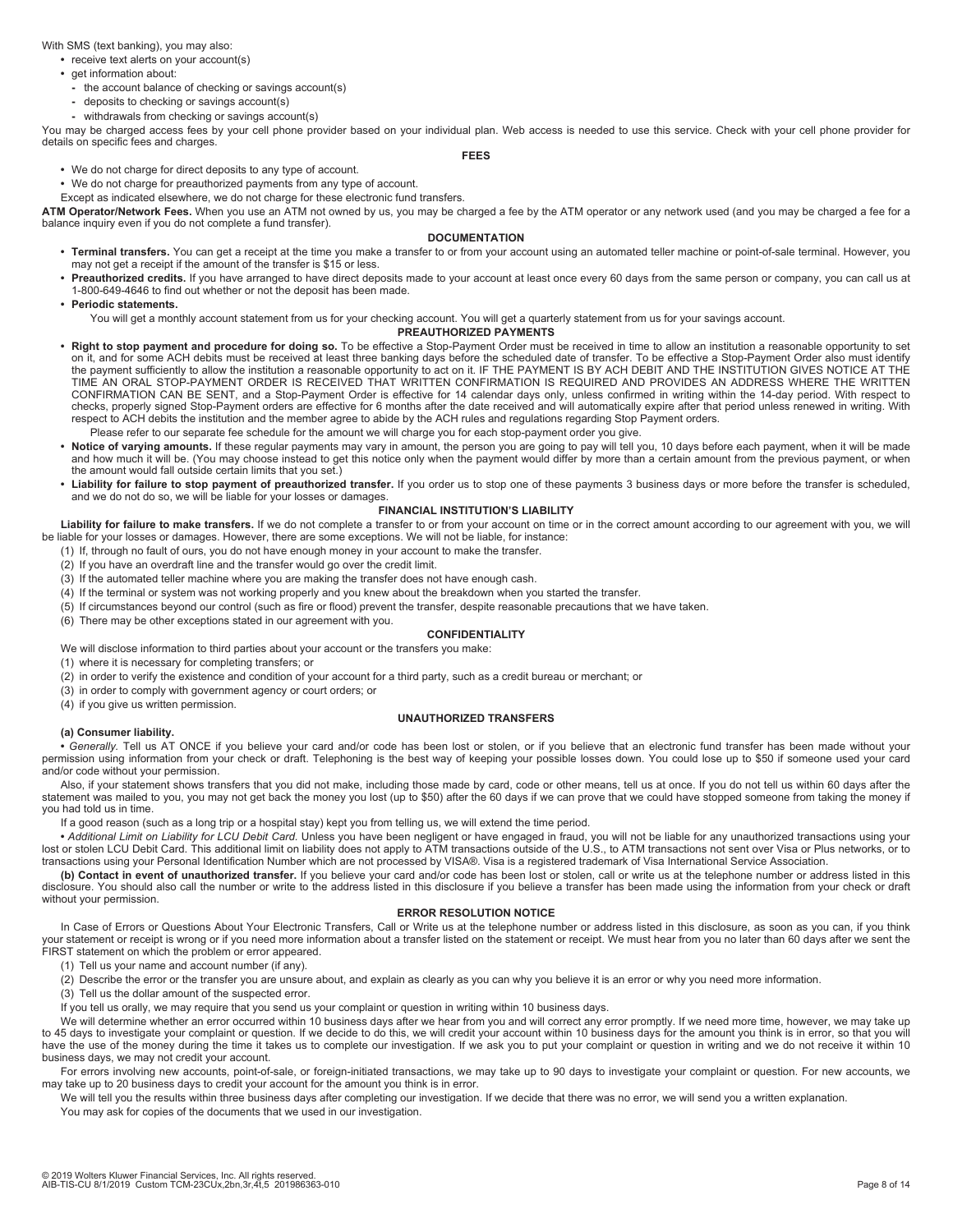LEOMINSTER CREDIT UNION OPERATIONS DEPARTMENT 20 ADAMS STREET LEOMINSTER, MASSACHUSETTS 01453 Business Days: Monday through Friday Excluding Federal Holidays Phone: (978) 537-8021 (1-800-649-4646 in Massachusetts) MORE DETAILED INFORMATION IS AVAILABLE ON REQUEST

# ————————————— **YOUR ABILITY TO WITHDRAW FUNDS**

This policy statement applies to all accounts.

Our policy is to make funds from your cash and check deposits available to you on the first business day after the day we receive your deposit. Electronic direct deposits will be available on the day we receive the deposit. Once the funds are available, you can withdraw them in cash and we will use the funds to pay checks that you have written.

Please remember that even after we have made funds available to you, and you have withdrawn the funds, you are still responsible for checks you deposit that are returned to us unpaid and for any other problems involving your deposit.

For determining the availability of your deposits, every day is a business day, except Saturdays, Sundays, and federal holidays. If you make a deposit before closing on a business day that we are open, we will consider that day to be the day of your deposit. However, if you make a deposit after closing or on a day we are not open, we will consider that the deposit was made on the next business day we are open.

If you make a deposit at an ATM your account will be credited for the deposit on the day the deposit is processed. The hold on the funds will start from the day the deposit is processed.

If we cash a check for you that is drawn on another bank, we may withhold the availability of a corresponding amount of funds that are already in your account. Those funds will be available at the time funds from the check we cashed would have been available if you had deposited it.

If we accept for deposit a check that is drawn on another bank, we may make funds from the deposit available for withdrawal immediately but delay your availability to withdraw a corresponding amount of funds that you have on deposit in another account with us. The funds in the other account would then not be available for withdrawal until the time periods that are described elsewhere in this disclosure for the type of check that you deposited.

### **Foreign Checks**

Any check deposited in a foreign currency will not be credited to your account until LCU has obtained credit from the foreign institution. The timeframe on such deposits will vary based on the country we are collecting the funds from.

### **LONGER DELAYS MAY APPLY**

Case-by-case delays. In some cases, we will not make all of the funds that you deposit by check available to you on the first business day after the day of your deposit. The first \$225 of your deposits, however, Depending will be available on the first business day.

If we are not going to make all of the funds from your deposit available on the first business day, we will notify you at the time you make your deposit. We will also tell you when the funds will be available. If your deposit is not made directly to one of our employees, or if we decide to take this action after you have left the premises, we will mail you the notice by the day after we receive your deposit.

If you will need the funds from a deposit right away, you should ask us when the funds will be available.

**Safeguard exceptions.** In addition, funds you deposit by check may be delayed for a longer period under the following circumstances:

We believe a check you deposit will not be paid.

You deposit checks totaling more than \$5,525 on any one day.

You redeposit a check that has been returned unpaid.

You have overdrawn your account repeatedly in the last six months.

There is an emergency, such as failure of computer or communications equipment.

We will notify you if we delay your ability to withdraw funds for any of these reasons, and we will tell you when the funds will be available. They will generally be available no later than the seventh business day after the day of your deposit.

# **SPECIAL RULES FOR NEW ACCOUNTS**

If you are a new member, the following special rules will apply during the first 30 days your account is open.

Funds from electronic direct deposits to your account will be available on the day we receive the deposit. Funds from deposits of wire transfers, and the first \$5,525 of a day's total deposits of cashier's, certified, teller's, traveler's, and federal, state and local government checks will be available on the first business day after the day of your deposit if the deposit meets certain conditions. For example, the checks must be payable to you (and you may have to use a special deposit slip). The excess over \$5,525 will be available on the ninth business day after the day of your deposit. If your deposit of these checks (other than a U.S. Treasury check) is not made in person to one of our employees, the first \$5,525 will not be available until the second business day after the day of your deposit.

Funds from all other check deposits will be available on the seventh business day after the day of your deposit.

# ————————————— **TRUTH-IN-SAVINGS DISCLOSURE**

# **MEMBERSHIP SAVINGS ACCOUNT**

#### **Rate Information:**

The dividend rate and annual percentage yield may change at any time, as determined by the ALCO Committee.

**Compounding and crediting -** Dividends will be compounded every month. Dividends will be credited to your account every month.

**Dividend period -** For this account type, the dividend period is same as the statement cycle.

If you close your account before dividends are paid, you will not receive the accrued dividends.

**Minimum balance requirements:**

The minimum balance required to open this account is \$5.00.

**Available daily balance computation method -** Dividends are calculated by the available daily balance method which applies a daily periodic rate to the available balance in the account each day.

**Accrual of dividends on noncash deposits -** Dividends will begin to accrue on the first business day after the banking day you place noncash items (for example, checks) to your account.

## **Transaction limitations:**

No transaction limitations apply to this account unless otherwise stated in the Common Features section.

### **Par value of a share:**

The par value of a share in this account is \$5.00.

NOTE: The Membership Savings account serves as your core account that, when properly funded, determines membership.

# **Prospective dividend rate:**

The prospective dividend rate on your account is \_\_\_\_\_\_\_\_% with a prospective annual percentage yield of \_\_\_\_\_\_\_\_% for the current dividend period.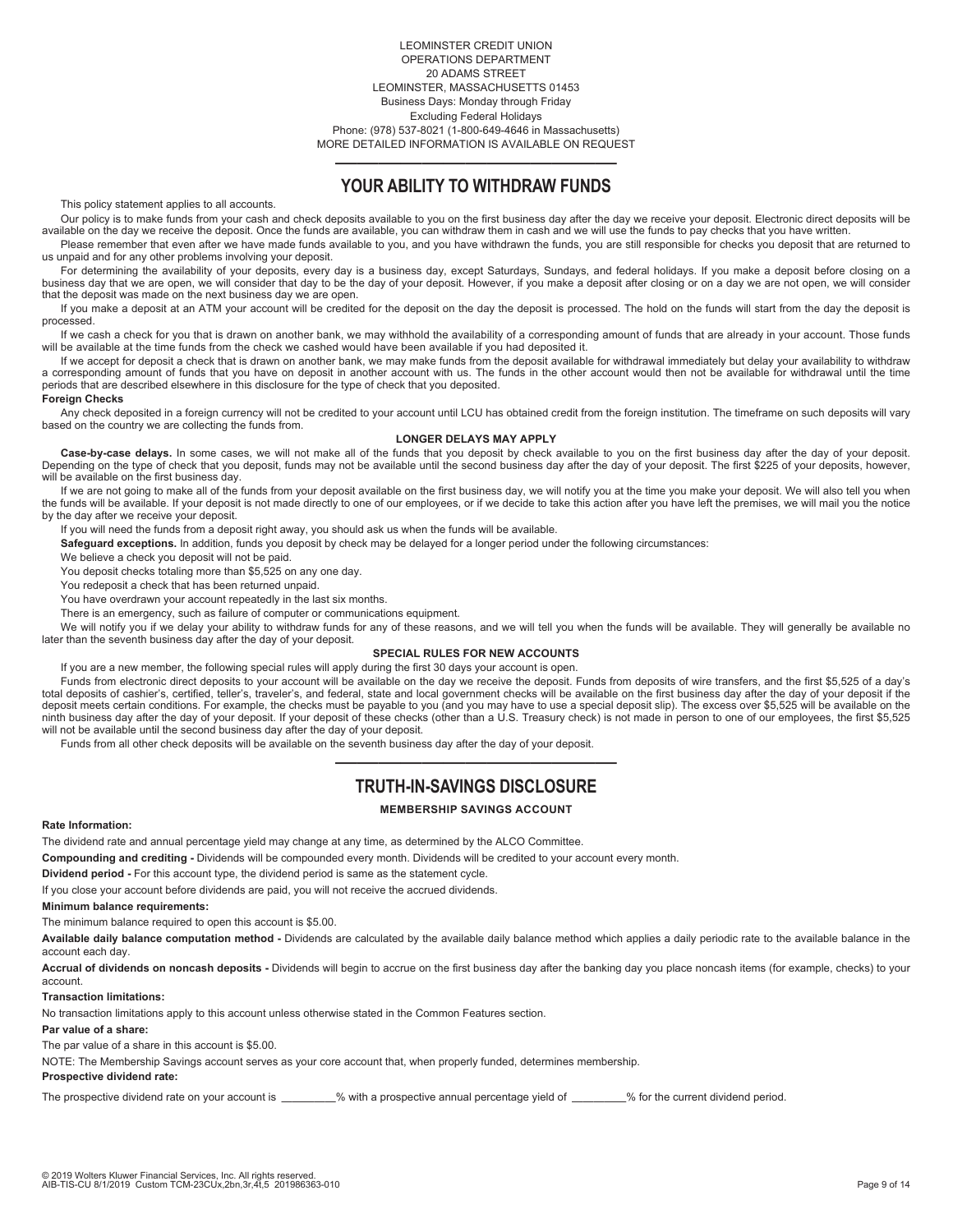### **BASIC SAVINGS ACCOUNT**

### **Rate Information:**

The dividend rate and annual percentage yield may change at any time, as determined by the ALCO Committee.

**Compounding and crediting -** Dividends will be compounded every month. Dividends will be credited to your account every month.

**Dividend period -** For this account type, the dividend period is same as the statement cycle.

If you close your account before dividends are paid, you will not receive the accrued dividends.

# **Minimum balance requirements:**

The minimum balance required to open this account is \$5.00.

**Available daily balance computation method -** Dividends are calculated by the available daily balance method which applies a daily periodic rate to the available balance in the account each day.

**Accrual of dividends on noncash deposits -** Dividends will begin to accrue on the first business day after the banking day you place noncash items (for example, checks) to your account.

### **Transaction limitations:**

No transaction limitations apply to this account unless otherwise stated in the Common Features section.

# **Par value of a share:**

The par value of a share in this account is \$5.00.

# **Prospective dividend rate:**

The prospective dividend rate on your account is \_\_\_\_\_\_\_% with a prospective annual percentage yield of \_\_\_\_\_\_\_% for the current dividend period.

### **HOLIDAY CLUB SAVINGS ACCOUNT**

#### **Rate Information:**

The dividend rate and annual percentage yield may change at any time, as determined by the ALCO Committee.

**Compounding and crediting -** Dividends will be compounded every month. Dividends will be credited to your account every month.

**Dividend period -** For this account type, the dividend period is same as the statement cycle.

If you close your account before dividends are paid, you will not receive the accrued dividends.

# **Minimum balance requirements:**

The minimum balance required to open this account is \$5.00.

**Available daily balance computation method -** Dividends are calculated by the available daily balance method which applies a daily periodic rate to the available balance in the account each day.

**Accrual of dividends on noncash deposits -** Dividends will begin to accrue on the first business day after the banking day you place noncash items (for example, checks) to your account.

#### **Transaction limitations:**

The maximum number of shares you can own in this account is 800.

The maximum deposit we allow is \$4,000.00 per year.

If any withdrawal is made from this account before the end of the club year, then this account may be closed.

#### **Par value of a share:**

The par value of a share in this account is \$5.00.

### **Prospective dividend rate:**

The prospective dividend rate on your account is \_\_\_\_\_\_\_% with a prospective annual percentage yield of \_\_\_\_\_\_\_% for the current dividend period.

# **VACATION CLUB SAVINGS ACCOUNT**

#### **Rate Information:**

The dividend rate and annual percentage yield may change at any time, as determined by the ALCO Committee.

**Compounding and crediting -** Dividends will be compounded every month. Dividends will be credited to your account every month.

**Dividend period -** For this account type, the dividend period is same as the statement cycle.

If you close your account before dividends are paid, you will not receive the accrued dividends.

### **Minimum balance requirements:**

The minimum balance required to open this account is \$5.00.

**Available daily balance computation method -** Dividends are calculated by the available daily balance method which applies a daily periodic rate to the available balance in the account each day.

**Accrual of dividends on noncash deposits -** Dividends will begin to accrue on the first business day after the banking day you place noncash items (for example, checks) to your account.

### **Transaction limitations:**

The maximum number of shares you can own in this account is 800.

The maximum deposit we allow is \$4,000.00 per year.

If any withdrawal is made from this account before the end of the club year, then this account may be closed.

### **Par value of a share:**

The par value of a share in this account is \$5.00.

# **Prospective dividend rate:**

The prospective dividend rate on your account is \_\_\_\_\_\_\_\_% with a prospective annual percentage yield of \_\_\_\_\_\_\_\_% for the current dividend period.

# **PREMIUM SAVINGS ACCOUNT**

# **Rate Information:**

The dividend rate and annual percentage yield may change at any time, as determined by the ALCO Committee.

**Compounding and crediting -** Dividends will be compounded every month. Dividends will be credited to your account every month.

**Dividend period -** For this account type, the dividend period is same as the statement cycle.

If you close your account before dividends are paid, you will not receive the accrued dividends.

# **Minimum balance requirements:**

The minimum balance required to open this account is \$5.00.

**Available daily balance computation method -** Dividends are calculated by the available daily balance method which applies a daily periodic rate to the available balance in the account each day.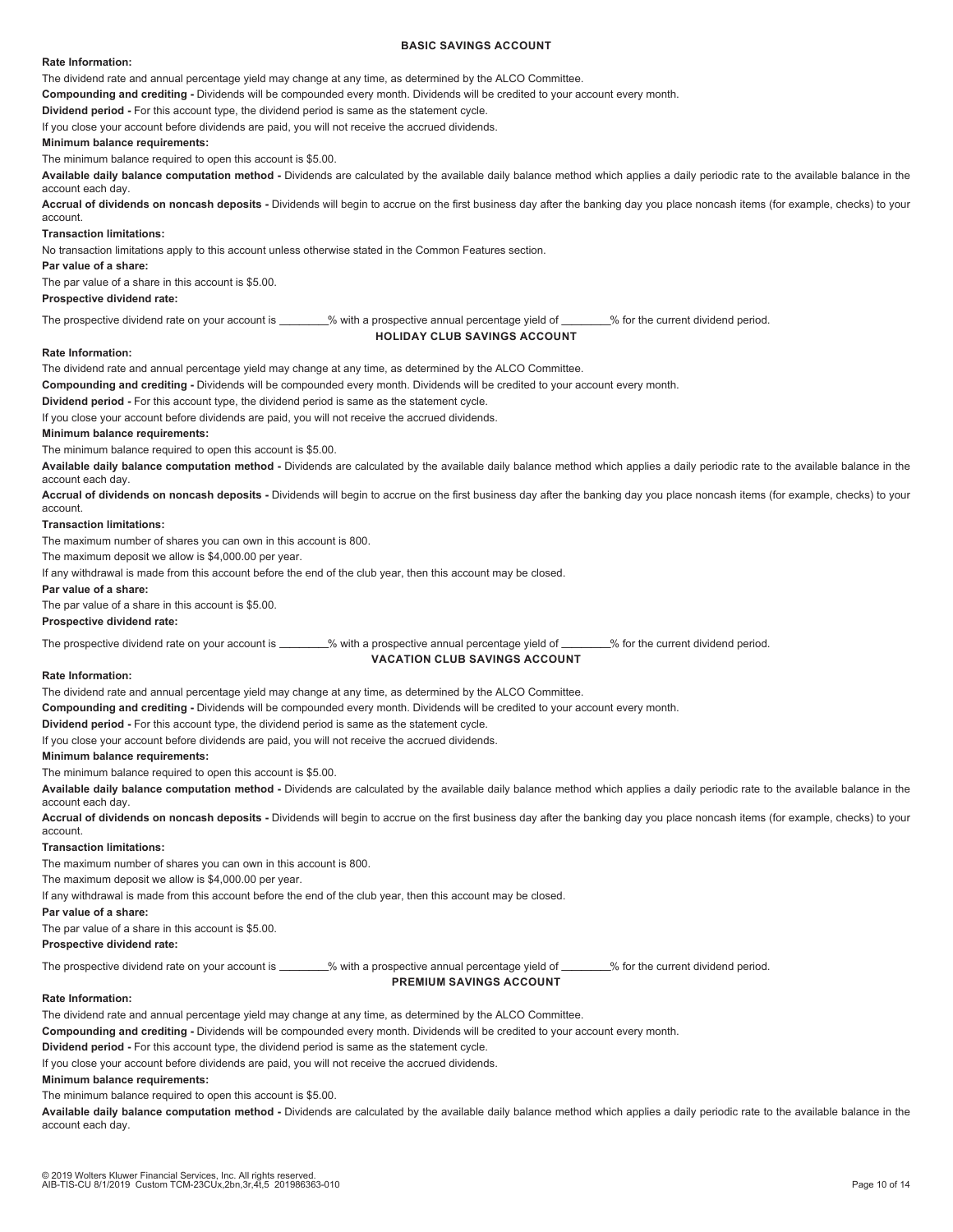**Accrual of dividends on noncash deposits -** Dividends will begin to accrue on the first business day after the banking day you place noncash items (for example, checks) to your account.

### **Transaction limitations:**

No transaction limitations apply to this account unless otherwise stated in the Common Features section.

### **Par value of a share:**

The par value of a share in this account is \$5.00. **Prospective dividend rate:** 

Tier 1 - If your daily balance is \$50,000.01 or more, a prospective dividend rate of \_\_\_\_\_\_\_% will be paid on the entire balance in your account, with a prospective annual percentage yield of \_\_\_\_\_\_\_\_% for this dividend period.

Tier 2 - If your daily balance is \$50,000.00 or less, a prospective dividend rate of \_\_\_\_\_\_\_% will be paid on the entire balance in your account with a prospective annual percentage yield of \_\_\_\_\_\_\_\_\_% for this dividend period.

# **INCREDIBLE INTEREST WITH SAVINGS ACCOUNT**

### **Rate Information:**

The dividend rate and annual percentage yield may change at any time, as determined by the ALCO Committee.

**Compounding and crediting -** Dividends will be compounded every month. Dividends will be credited to your account every month.

**Dividend period -** For this account type, the dividend period is same as the statement cycle.

If you close your account before dividends are paid, you will not receive the accrued dividends.

#### **Minimum balance requirements:**

The minimum balance required to open this account is \$5.00.

**Available daily balance computation method -** Dividends are calculated by the available daily balance method which applies a daily periodic rate to the available balance in the account each day.

**Accrual of dividends on noncash deposits -** Dividends will begin to accrue on the first business day after the banking day you place noncash items (for example, checks) to your account.

### **Transaction limitations:**

No transaction limitations apply to this account unless otherwise stated in the Common Features section.

**Par value of a share:**

The par value of a share in this account is \$5.00.

#### **Prospective dividend rate:**

Tier 1 - If your daily balance is \$250,000.01 or more, a prospective dividend rate of \_\_\_\_\_\_\_% will be paid on the portion of your daily balance that is greater than \$250,000.01, with a prospective annual percentage yield of \_\_\_\_\_\_\_\_% for this dividend period.

**Tier 2** - If your daily balance is \$250,000.00 or less, a prospective dividend rate of \_\_\_\_\_\_% will be paid on the entire balance in your account with a prospective annual

percentage yield of \_\_\_\_\_\_\_\_\_% for this dividend period.

When the Incredible Interest Checking qualifications are not met, the dividend rate on your account and corresponding annual percentage yield (APY) is described below:

The prospective dividend rate of your account is \_\_\_\_\_\_\_\_% with a prospective annual percentage yield of \_\_\_\_\_\_\_% for the current dividend period.

#### **Dividend rates:**

To qualify for Incredible Interest with Savings dividend rates and annual percentage yield, you must meet the qualifications for the Incredible Interest Checking account, stated below.

To qualify for Incredible Interest Checking dividend rates and annual percentage yield, you must: have 15 debit card point of sale transactions post and settle to your account per monthly qualification cycle (transactions may take up to three (3) business days from the date of the transaction to post and settle to your account), access your account through online banking at least once per qualification cycle, receive your monthly statement electronically, and receive at least one direct deposit or ACH debit per qualification cycle. **ATM Transactions:** 

Debit card transactions processed by merchants and received by us as ATM transactions do not count towards qualifying debit card transactions. Only debit card transactions processed by merchants and received by us as POS transactions count towards qualifying debit card transactions.

**Monthly Qualification cycle -** "Monthly Qualification Cycle" means a period beginning one (1) business day prior to the first day of the current statement cycle through one (1) business day prior to close of the current statement cycle (one day asynchronous - no weekend processing).

**ATM Fees -** When you use an ATM not owned by us, you may be charged a fee by the ATM operator or network. You may be charged a fee for a balance inquiry even if you do not complete a fund transfer. If you meet the qualifications for Incredible Interest Checking, those ATM fees will be reimbursed up to \$25.00 with a limit of \$4.99 per single transaction. If you do not meet the qualifications the fees will not be reimbursed.

**Additional information -** This account is not to be used for commercial purposes. You must have an Incredible Interest Checking account in order to open an Incredible Interest With Savings account, and the Incredible Interest Checking account must remain open throughout the period that you hold the Incredible Interest With Savings account. In the event that you or we close your Incredible Interest Checking account, your Incredible Interest With Savings account will be closed as well. Interest and any ATM reimbursements from Incredible Interest Checking will automatically transfer each cycle to Incredible Interest Savings account.

# **INCREDIBLE INTEREST CHECKING ACCOUNT**

# **Rate Information:**

The dividend rate and annual percentage yield may change at any time, as determined by the ALCO Committee.

**Compounding and crediting -** Dividends will be compounded every month. Dividends will be credited to your account every month.

**Dividend period -** For this account type, the dividend period is same as the statement cycle.

If you close your account before dividends are paid, you will not receive the accrued dividends.

**Minimum balance requirements:**

The minimum balance required to open this account is \$5.00.

**Available daily balance computation method -** Dividends are calculated by the available daily balance method which applies a daily periodic rate to the available balance in the account each day.

**Accrual of dividends on noncash deposits -** Dividends will begin to accrue on the first business day after the banking day you place noncash items (for example, checks) to your account.

**Transaction limitations:**

No transaction limitations apply to this account unless otherwise stated in the Common Features section.

**Par value of a share:**

The par value of a share in this account is \$5.00.

# **Prospective dividend rate:**

**Tier 1** - If your daily balance is \$15,000.00 or less, the prospective dividend rate paid on the entire balance in your account will be \_\_\_\_\_\_\_%, with a prospective annual percentage yield of \_\_\_\_\_\_\_\_\_% for this dividend period.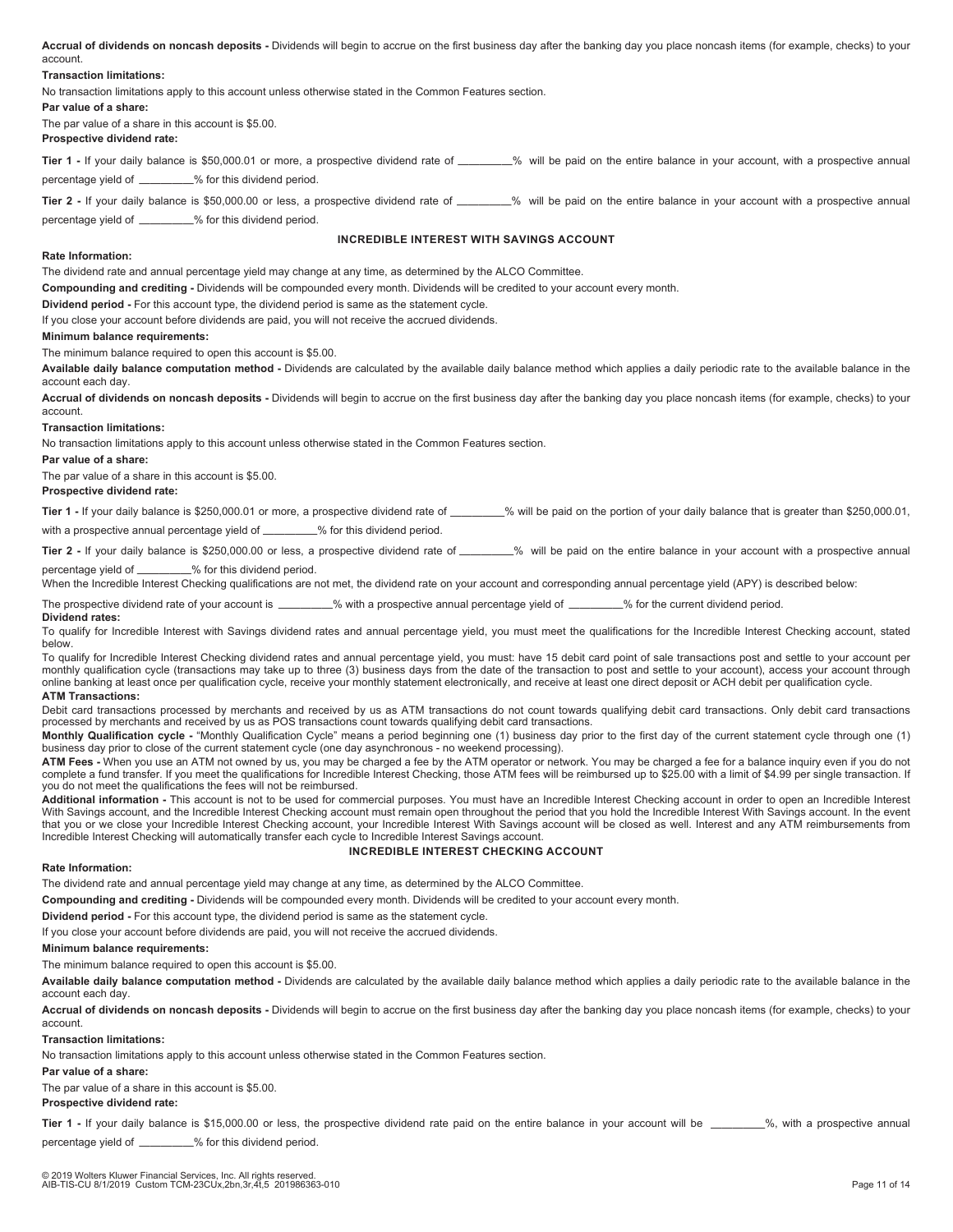Tier 2 - If your daily balance is \$15,000.01 or more, the prospective dividend rate on the portion of your balance over \$15,000.01 in your account will be \_\_\_\_\_\_\_%, with a prospective annual percentage yield of \_\_\_\_\_\_\_\_% for this dividend period.

When the Incredible Interest Checking qualifications are not met, the dividend rate on your account and corresponding annual percentage yield (APY) is described below:

The prospective dividend rate on your account is \_\_\_\_\_\_\_\_% with a prospective annual percentage yield of \_\_\_\_\_\_\_% for the current dividend period. **Dividend rates:** 

To qualify for Incredible Interest Checking dividend rates and annual percentage yield, you must: have 15 debit card point of sale transactions post and settle to your account per monthly qualification cycle (transactions may take up to three (3) business days from the date of the transaction to post and settle to your account), access your account through monthly qualification cycle (transactions m online banking at least once per qualification cycle, receive your monthly statement electronically, and receive at least one direct deposit or ACH debit per qualification cycle.

### **ATM Transactions:**

Debit card transactions processed by merchants and received by us as ATM transactions do not count towards qualifying debit card transactions. Only debit card transactions processed by merchants and received by us as POS transactions count towards qualifying debit card transactions.

**Monthly Qualification cycle -** "Monthly Qualification Cycle" means a period beginning one (1) business day prior to the first day of the current statement cycle through one (1) business day prior to close of the current statement cycle (one day asynchronous - no weekend processing).

**ATM Fees -** When you use an ATM not owned by us, you may be charged a fee by the ATM operator or network. You may be charged a fee for a balance inquiry even if you do not complete a fund transfer. If you meet the qualifications for Incredible Interest Checking, those ATM fees will be reimbursed up to \$25.00 with a limit of \$4.99 per single transaction. If you do not meet the qualifications the fees will not be reimbursed.

**Additional information -** This account is not to be used for commercial purposes.

**Estatements -** Estatements are a requirement of Incredible Interest Checking; because of this it is required that you update us whenever there is a change in your email address. **PREMIUM PERKS CHECKING ACCOUNT** 

### **Rate Information:**

The dividend rate and annual percentage yield may change at any time, as determined by the ALCO Committee.

**Compounding and crediting -** Dividends will be compounded every month. Dividends will be credited to your account every month.

**Dividend period -** For this account type, the dividend period is same as the statement cycle.

If you close your account before dividends are paid, you will not receive the accrued dividends.

# **Minimum balance requirements:**

The minimum balance required to open this account is \$5.00.

You must maintain a minimum daily balance of \$1,000.00 in your account to avoid a service charge fee. If, during any statement cycle, your account balance falls below the required minimum daily balance, your account will be subject to a service charge fee of \$10.00 for that statement cycle.

**Available daily balance computation method -** Dividends are calculated by the available daily balance method which applies a daily periodic rate to the available balance in the account each day.

**Accrual of dividends on noncash deposits -** Dividends will begin to accrue on the first business day after the banking day you place noncash items (for example, checks) to your account.

### **Transaction limitations:**

No transaction limitations apply to this account unless otherwise stated in the Common Features section.

**Par value of a share:**

The par value of a share in this account is \$5.00.

**Prospective dividend rate:** 

Tier 1 - If your daily balance is \$5,000.01 or more, a prospective dividend rate of \_\_\_\_\_\_\_% will be paid on the entire balance in your account, with a prospective annual percentage yield of \_\_\_\_\_\_\_\_\_% for this dividend period.

Tier 2 - If your daily balance is \$5,000.00 or less, a prospective dividend rate of \_\_\_\_\_\_\_% will be paid on the entire balance in your account with a prospective annual

percentage yield of \_\_\_\_\_\_\_\_% for this dividend period.

#### **VIP FREE CHECKING ACCOUNT**

## **Minimum balance requirements:**

The minimum balance required to open this account is \$5.00. No dividends are paid on this account. **Transaction limitations:** No transaction limitations apply to this account unless otherwise stated in the Common Features section. **Par value of a share:** The par value of a share in this account is \$5.00.

## **INCREDIBLE INTEREST MONEY MARKET ACCOUNT**

#### **Rate Information:**

The dividend rate and annual percentage yield may change at any time, as determined by the ALCO Committee.

**Compounding and crediting -** Dividends will be compounded every day. Dividends will be credited to your account every month.

**Dividend period -** For this account type, the dividend period is same as the statement cycle.

If you close your account before dividends are paid, you will not receive the accrued dividends.

# **Minimum balance requirements:**

The minimum balance required to open this account is \$25,000.00.

You must maintain an average ledger balance of \$25,000.00 in your account to avoid a service charge fee. If, during any statement cycle, your average ledger balance falls below the required minimum average ledger balance, your account will be subject to a service charge fee of \$30.00 for that statement cycle.

**Average daily balance computation method -** Dividends are calculated by the average daily balance method which applies a periodic rate to the average daily balance in the account for the period. The average daily balance is calculated by adding the principal in the account for each day of the period and dividing that figure by the number of days in the period.

**Accrual of dividends on noncash deposits -** Dividends will begin to accrue on the first business day after the banking day you place noncash items (for example, checks) to your account.

**Transaction limitations:**

No transaction limitations apply to this account unless otherwise stated in the Common Features section.

# **Par value of a share:**

The par value of a share in this account is \$5.00.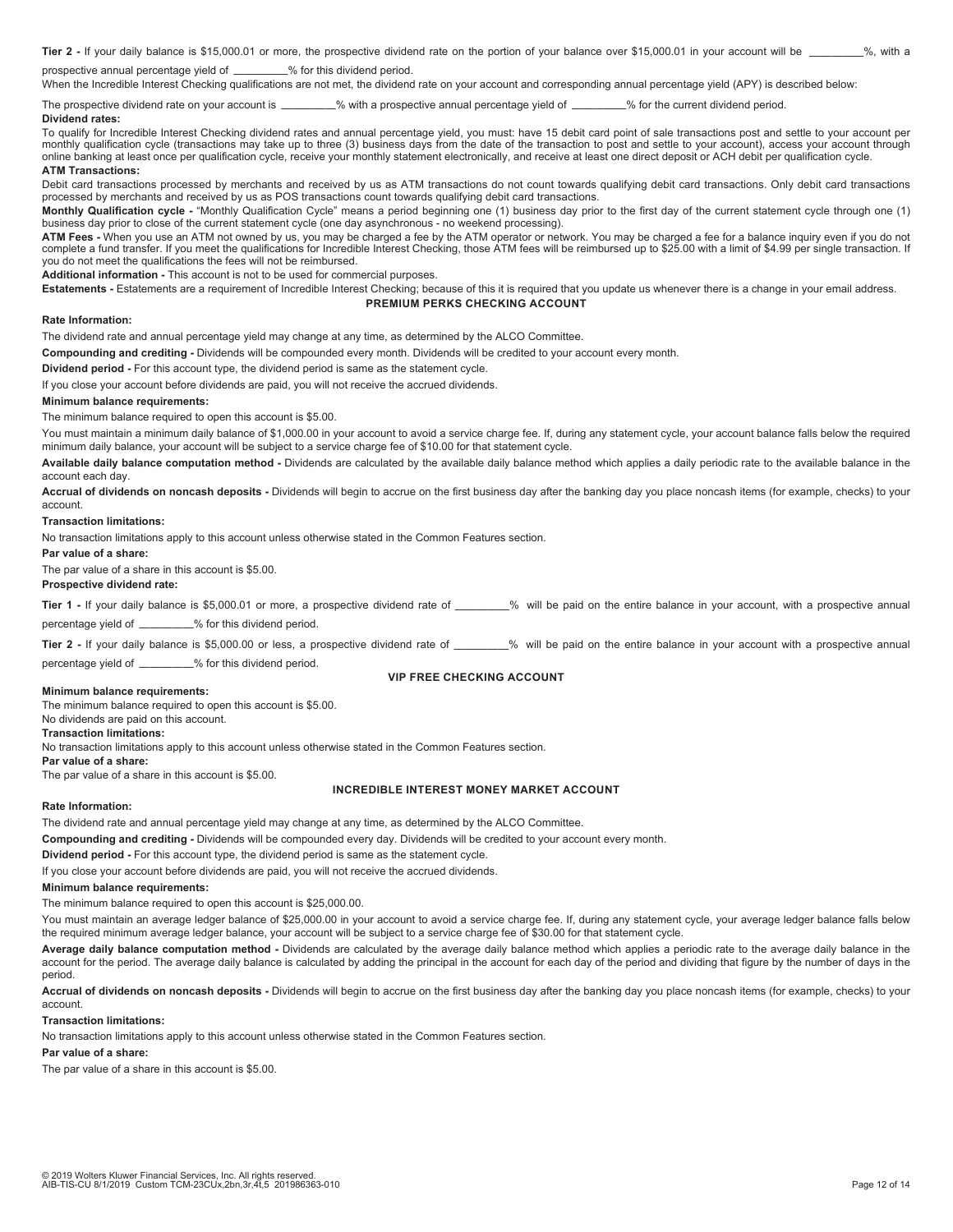### **Prospective dividend rate:**

**Tier 1** - A prospective dividend rate of \_\_\_\_\_\_\_\_% will be paid only on the portion of your daily balance that is greater than \$250,000.01, with a prospective annual percentage yield of —————%, for this dividend period.

Tier 2 - If your daily balance is \$250,000.00 or less, a prospective dividend rate of \_\_\_\_\_\_\_% will be paid on the entire balance in your account with a prospective annual percentage yield of  $\frac{1}{2}$  % for this dividend period.

# **Qualifications:**

To qualify for Incredible Interest Money Market dividend and annual percentage yields you must receive your monthly statement electronically.

# **PREMIUM MONEY MARKET ACCOUNT**

### **Rate Information:**

The dividend rate and annual percentage yield may change at any time, as determined by the ALCO Committee.

**Compounding and crediting -** Dividends will be compounded every day. Dividends will be paid to your account every month.

**Dividend period -** For this account type, the dividend period is same as the statement cycle.

If you close your account before dividends are paid, you will not receive the accrued dividends.

### **Minimum balance requirements:**

The minimum balance required to open this account is \$1,000.00.

You must maintain a minimum daily balance of \$1,000.00 in your account to avoid a service charge fee. If, during any statement cycle, your account balance falls below the required minimum daily balance, your account will be subject to a service charge fee of \$5.00 for that statement cycle.

**Available daily balance computation method -** Dividends are calculated by the available daily balance method which applies a daily periodic rate to the available balance in the account each day.

**Accrual of dividends on noncash deposits -** Dividends will begin to accrue on the first business day after the banking day you place noncash items (for example, checks) to your account.

**Transaction limitations:**

No transaction limitations apply to this account unless otherwise stated in the Common Features section.

**Par value of a share:**

The par value of a share in this account is \$5.00.

**Prospective dividend rate:** 

Tier 1 - If your daily balance is \$50,000.00 or more, a prospective dividend rate of \_\_\_\_\_\_% will be paid on the entire balance in your account, with a prospective annual percentage yield of \_\_\_\_\_\_\_\_% for this dividend period.

**Tier 2** - If your daily balance is \$49,999.99 or less, a prospective dividend rate of \_\_\_\_\_\_% will be paid on the entire balance in your account with a prospective annual

percentage yield of \_\_\_\_\_\_\_\_% for this dividend period.

# **DAILY IRA SAVINGS ACCOUNT**

### **Rate Information:**

The dividend rate and annual percentage yield may change at any time, as determined by the ALCO Committee.

**Compounding and crediting -** Dividends will be compounded every day. Dividends will be credited to your account every month.

**Dividend period -** for this account type, the dividend period is the same as the statement cycle.

**Daily balance computation method -** Dividends are calculated by the daily balance method which applies a daily periodic rate to the balance in the account each day.

**Accrual of dividend on noncash deposits -** Dividends will begin to accrue on the first business day after the banking day you place noncash items (for example, checks) to your account.

**Transaction limitations -** No transaction limitations apply to this account unless otherwise stated in the Common Features section.

**Minimum balance requirements:**

The minimum balance required to open this account is \$5.00.

# **Prospective dividend rate:**

The prospective dividend rate on your account is \_\_\_\_\_\_\_\_% with a prospective annual percentage yield of \_\_\_\_\_\_\_\_% for the current dividend period.

#### **Par value of a share:**

The par value of a share in this account is \$5.00.

### **TERM SHARE CERTIFICATE/IRA**

**Rate Information -** The dividend rate on your term share account is \_\_\_\_\_\_\_\_% with an annual percentage yield of \_\_\_\_\_\_\_\_%. The dividend rate on your term share account

### will be paid until first maturity.

**Compounding frequency -** Unless otherwise paid, dividends will be compounded every day.

**Crediting frequency -** Dividends will be credited to your account every month. Alternatively, you may choose to have dividends paid to you or to another account every month rather than credited to this account.

**Dividend period -** For this account type, the dividend period is the same as the statement cycle.

### **Minimum balance requirements:**

The minimum balance required to open this account is \$500.00.

You must maintain a minimum daily balance of \$500.00 in your account each day to obtain the disclosed annual percentage yield.

**Daily balance computation method -** Dividends are calculated by the daily balance method which applies a daily periodic rate to the balance in the account each day.

**Accrual of dividends on noncash deposits -** Dividends will begin to accrue on the first business day after the banking day you place noncash items (for example, checks) to your account.

#### **Transaction limitations:**

After the account is opened, you may not make additions into the account until the maturity date stated on the account.

You may make withdrawals of principal from your account before maturity only if we agree at the time you request the withdrawal. Principal withdrawn before maturity is included in the amount subject to early withdrawal penalty.

You can only withdraw dividends credited in the term before maturity of that term without penalty. You can withdraw dividends anytime during the term of crediting after they are credited to your account.

This dividend withdrawal limitation does not apply if you have made arrangements to have dividends paid to you or to another account in lieu of having them credited to this account.

**Early withdrawal penalties** (a penalty may be imposed for withdrawals before maturity) -

- If your account has an original maturity of one year or less:
	- The penalty we may impose will equal 90 days dividends on the amount withdrawn subject to penalty.
- If your account has an original maturity of more than one year:

The penalty we may impose will equal 180 days dividends on the amount withdrawn subject to penalty.